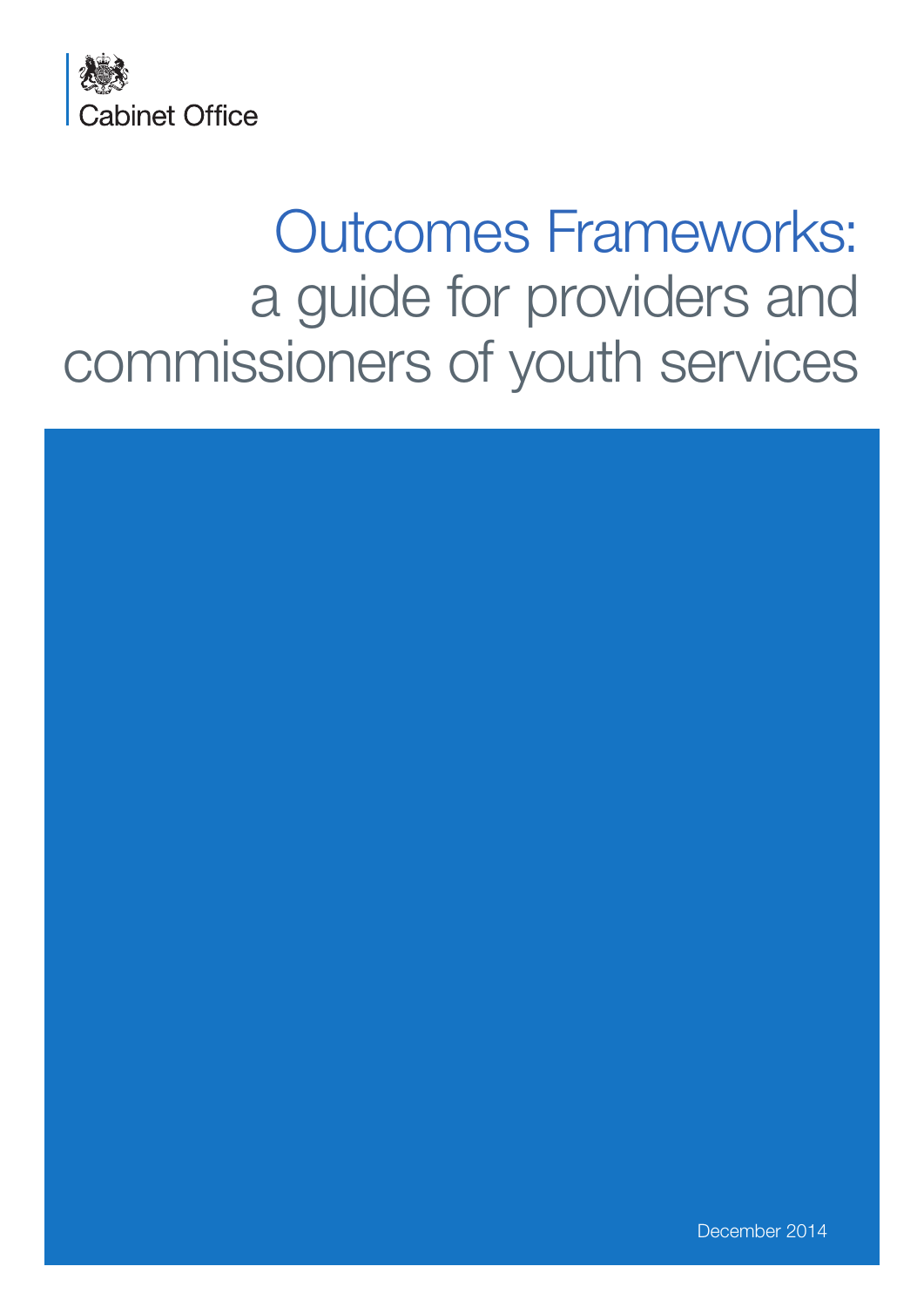As part of its responsibility for youth policy, Cabinet Office has been working to support the youth sector to capture and increase the impact of its services for young people.

We have heard from youth service providers and commissioners that the landscape of available outcomes frameworks designed to support them to demonstrate their impact is confusing. This guide to outcomes frameworks aims to make it simpler to navigate this landscape and forms part of wider work to support the sector to feel confident in demonstrating their impact. In addition to investing in research to strengthen the evidence base behind skills for life and work, we work with leading youth sector and academic organisations through the sector-led [Centre for Youth Impact](http://www.youth-impact.uk/). The Centre, which focuses on evidence, capacity building and practice development, will increase the capacity of those involved in providing and commissioning services for young people to generate and use high quality evidence in the design, delivery and evaluation of those services. The Centre has made impact measurement training and an online portal available to the youth sector, bringing resources and information on programmes and the evidence underpinning them, into one place. This guide will be included in resources brought together for the Centre's online portal.

Explanations of underlined terms in the guide are provided in a glossary from [page 25.](#page-24-0)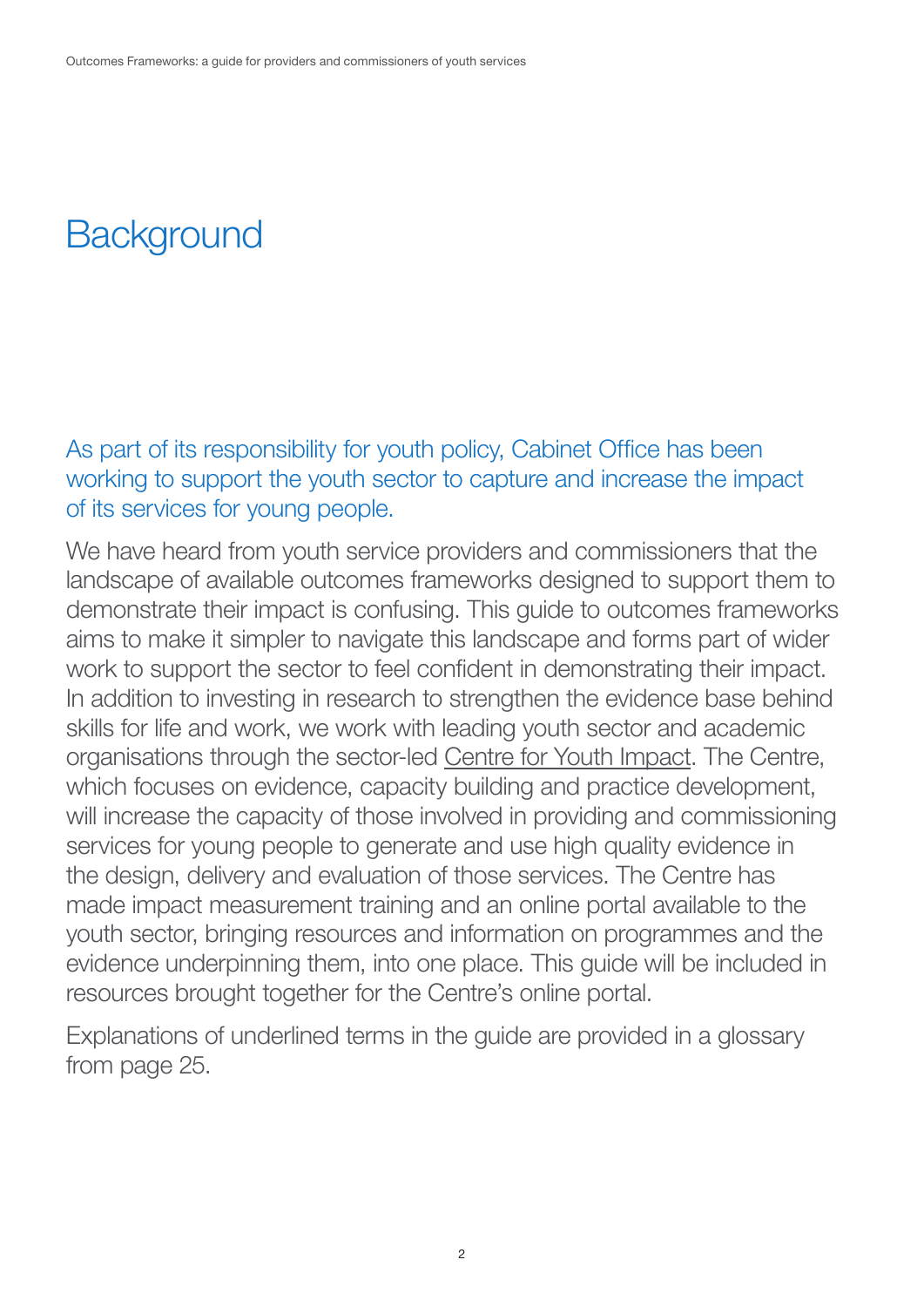## **Contents**

| <b>Introduction</b>                                                                            | 4  |
|------------------------------------------------------------------------------------------------|----|
| <b>Section 1:</b><br>Why is it necessary for youth services<br>to demonstrate their impact?    | 6  |
| <b>Section 2:</b><br>How can I better understand whether<br>my initiative is having an impact? | 7  |
| <b>Section 3:</b><br>What role does an outcomes framework play?                                | 8  |
| <b>Section 4:</b><br>What outcomes frameworks are available?                                   | 12 |
| <b>Section 5:</b><br>How are outcomes frameworks being used in the<br>youth sector?            | 17 |
| • vlnspired – Building support in your organisation<br>for an outcomes focused approach        | 17 |
| • London Youth – Developing and embedding<br>an outcomes framework                             | 18 |
| • Impetus – The Private Equity Foundation<br>- Investing in outcomes                           | 19 |
| • Lancashire County Council – Developing a<br>curriculum framework                             | 20 |
| <b>Section 6:</b><br>What other support is there and where<br>can I find it?                   | 21 |
| Glossary                                                                                       | 25 |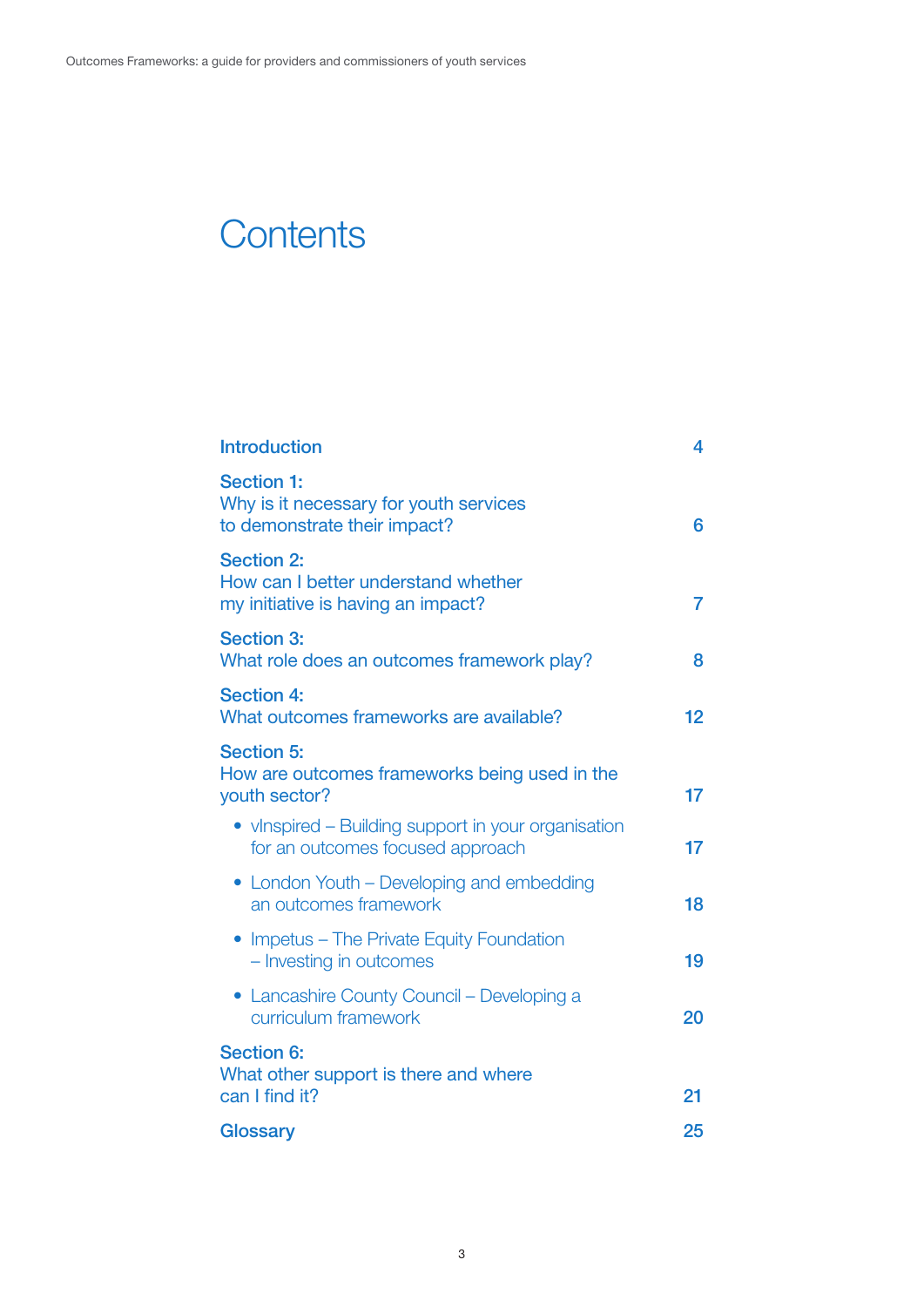## <span id="page-3-0"></span>**Introduction**

This guide provides an overview of the most applicable outcomes frameworks that have been developed for use by providers and commissioners across youth services. We have developed it for anybody in the youth sector who is considering the future strategy of their organisation and specifically, how to improve the outcomes for young people as a result of their work and communicate these more clearly. It also describes how outcomes frameworks can benefit your initiative as part of your wider work to demonstrate the difference you make for young people. We have collaborated with youth sector stakeholders to ensure that this guide helps to bring clarity to the landscape of outcomes frameworks and reflects existing work in the youth sector. An overview of existing outcomes frameworks is provided from page 12.

We are grateful to The Big Lottery Fund, NCVYS, Local Government Association, The Social Research Unit at Dartington, The Young Foundation, NPC, Impetus – The Private Equity Foundation, Step Up To Serve, Project Oracle, London Youth, service providers, local authorities, independent funders and regional youth work units for sharing their experience and expertise as we developed this guide.

Across the sector, there is considerable work being done to identify, define and test the most important outcomes that will help young people to achieve their goals in life and work. There is also growing consensus amongst the voluntary sector, business, and local and central government on the importance of strengthening the evidence base that underpins the value of youth services. Government has previously supported the youth sector to take a more outcomes focused approach through the work of the [Catalyst Consortium,](http://www.ncvys.org.uk/project/catalyst-consortium) and more recently through [Inspiring Impact](http://inspiringimpact.org/about/) – an ongoing, sectorled programme to improve impact measurement across the social sector.

As a result of this, many organisations have created and are using outcomes frameworks as part of their efforts to increase and demonstrate the impact of their work with young people to a wide audience. This guide is equally relevant to providers and commissioners, recognising that both play a vital role in being able tell a stronger, evidence based story about the value and impact of youth services for young people. Other sectors, including health, culture, sports and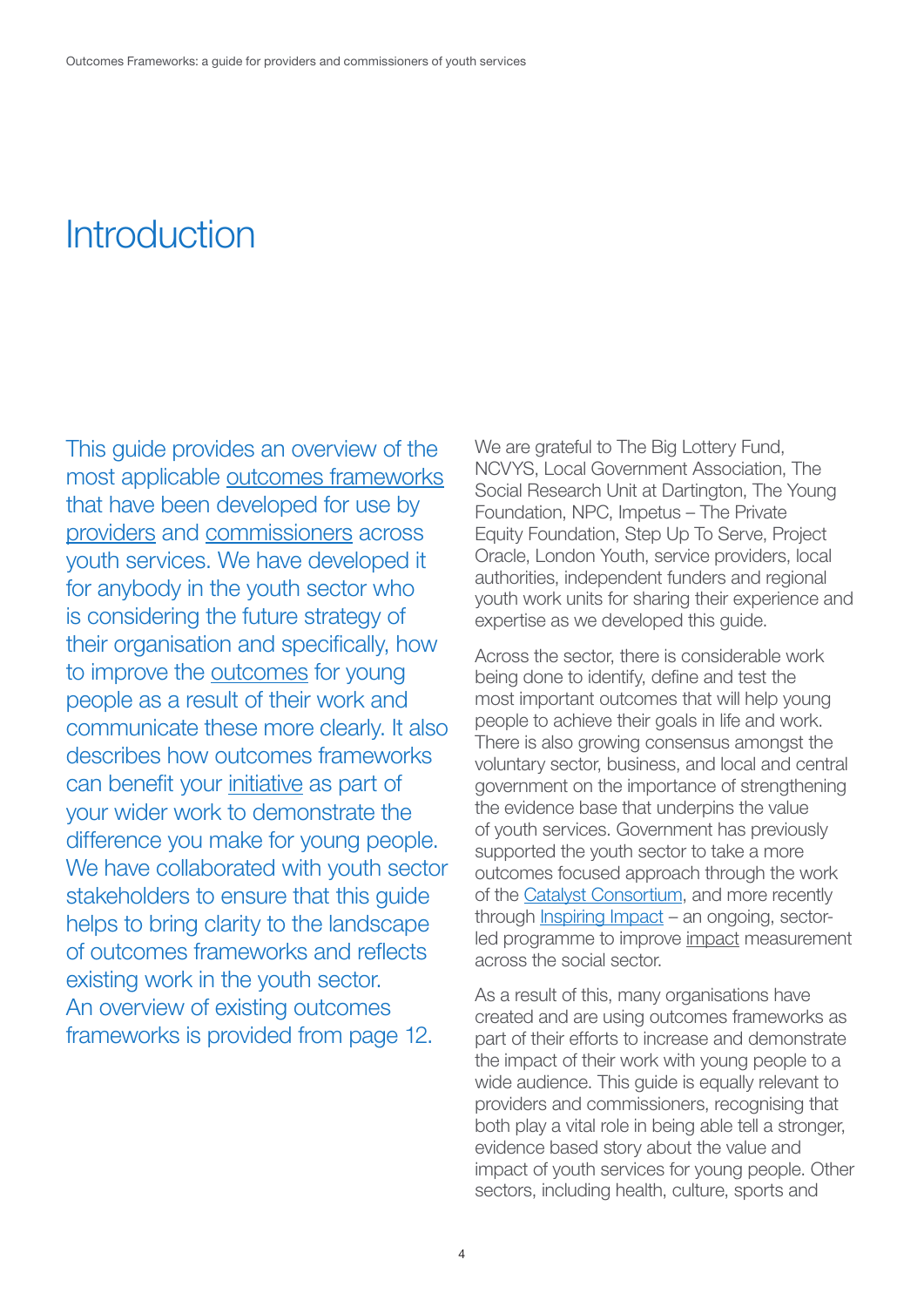education are also using outcomes frameworks to better understand whether these services are making a positive change to outcomes for their beneficiaries and communities.

## What to expect from this quide?

This guide should help you, as a provider or commissioner:

- understand how measuring impact can help you to learn from and improve your initiatives;
- understand how the ability to demonstrate impact can, for providers, help you develop a more powerful case when applying for funding and, for commissioners, enable you to assess the potential effectiveness of investment;
- begin to identify the outcomes which matter most to the young people with whom you work and your organisation;
- understand the difference between existing outcomes frameworks, how they relate to one another and what they look like when in use 'on the ground'; and
- understand the next steps to integrate an outcomes framework into your work and where to go for further guidance and support.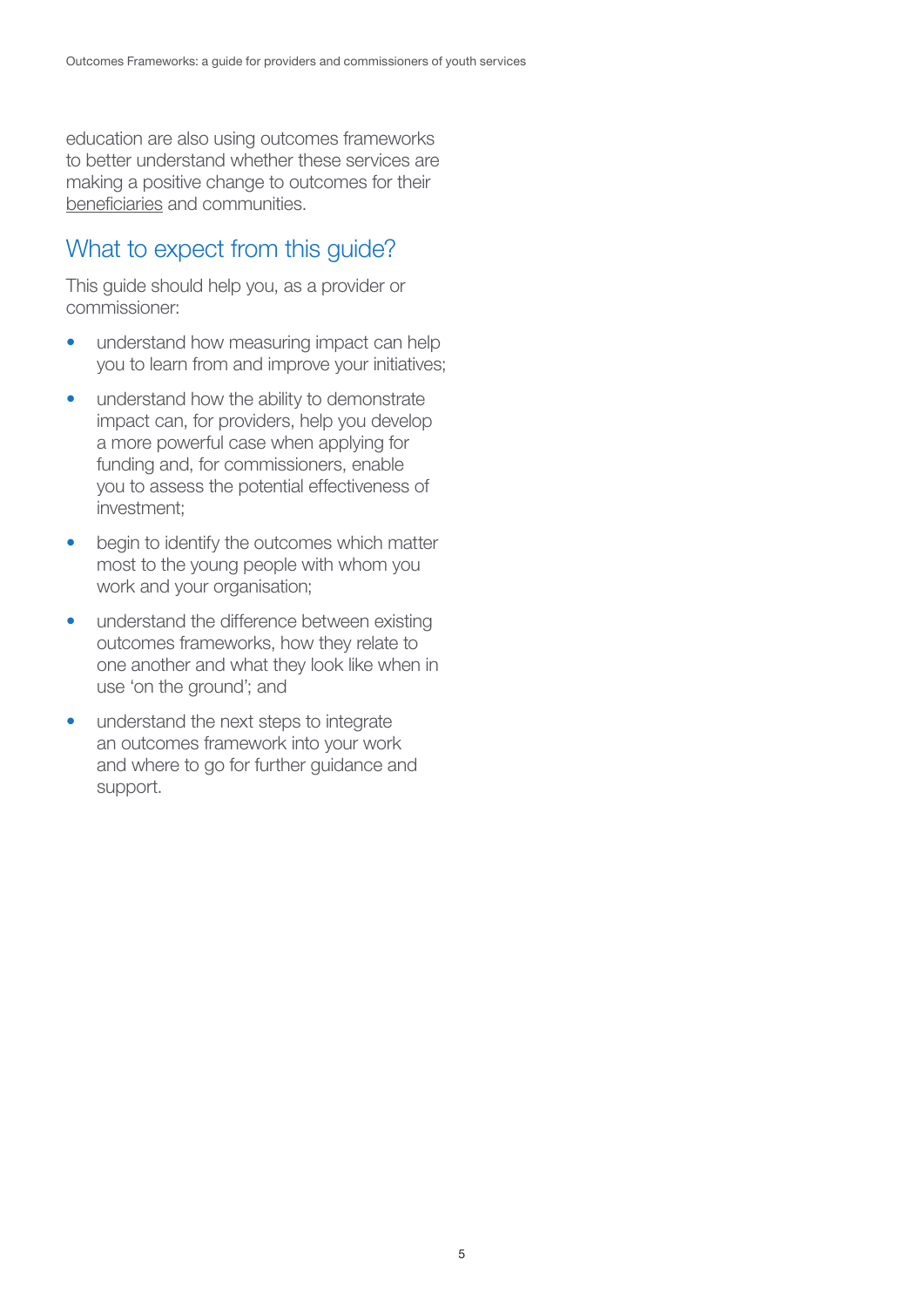## <span id="page-5-0"></span>Section 1: Why is it necessary for youth services to demonstrate their impact?

Youth services deliver at a critical stage for young people as they develop. At their core youth services address the complex personal and social skills necessary for a safe, healthy and fulfilling life, and to make a successful transition from education to employment. However, with such a variety of initiatives in place to support young people achieve these same goals, it can be a challenge for providers and commissioners to know which initiatives are having an impact on young people reaching valued outcomes and how this is being achieved.

Understanding the change you want to make, which activities have already been shown to achieve this, and learning from your assessment of whether or not this is being achieved is beneficial because:

• you will be able to use the evidence gathered through monitoring and evaluation to **assess** and improve your initiative. For example, deciding whether you have identified the right outcomes and are designing your activities and resources to better achieve your desired outcomes for young people;

- your evidence will add to information about existing good practice, creating a stronger evidence base for the wider youth sector and the value of youth services;
- initiatives are more likely to be effective if their design is informed by evidence of what works and when the activities are connected to outcomes for young people;
- for providers, when budgets are tighter, demonstrating how your initiative brings about the changes young people and commissioners care most about can help to build a stronger case for investment;
- similarly, for commissioners, an initiative's ability to demonstrate its impact is key to considering whether investment is likely to be effective; and
- for commissioners, being clear on the intermediate and longer-term outcomes an initiative aims to achieve allows you to align these with your priority longer-term outcomes for local young people.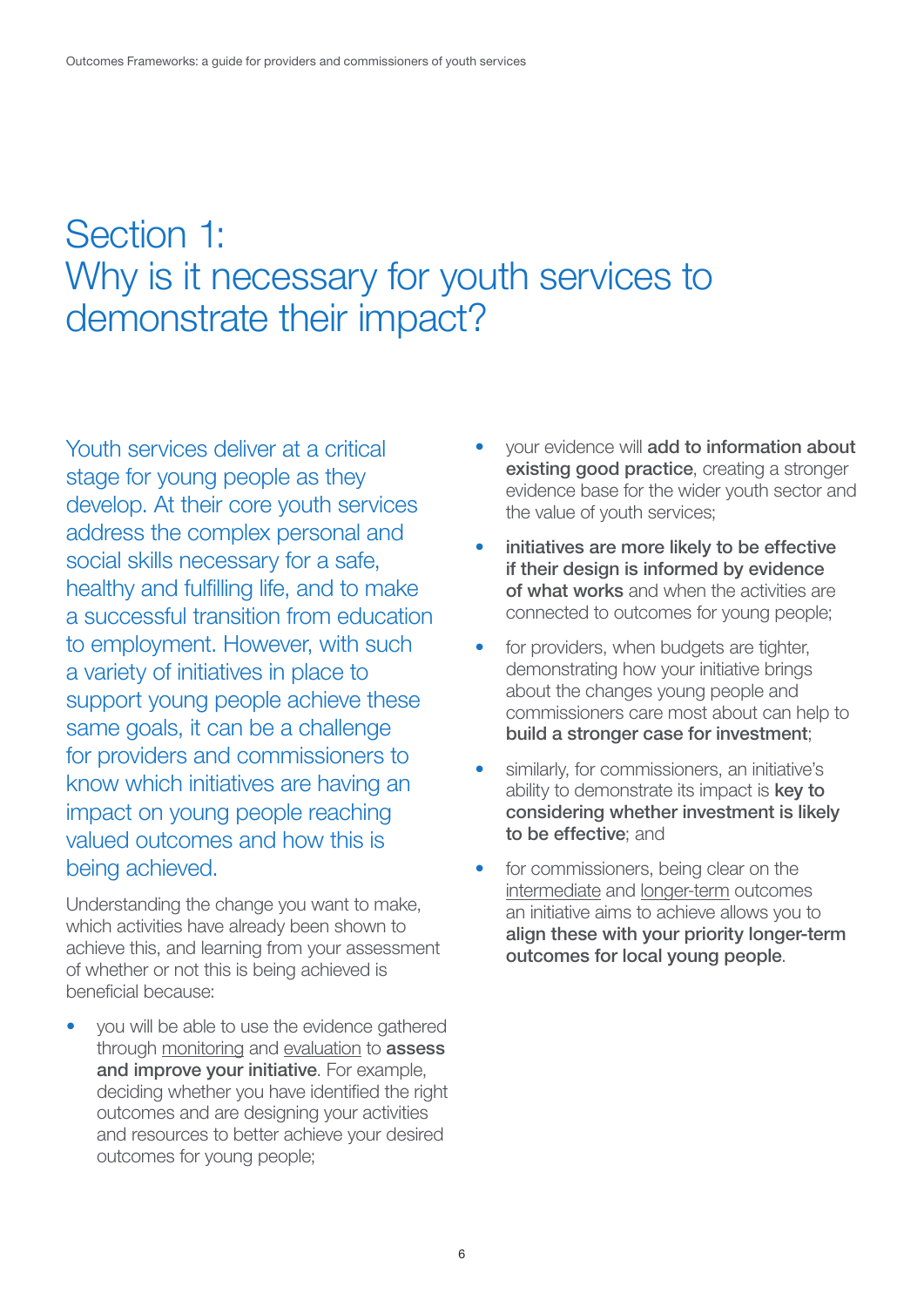## <span id="page-6-0"></span>Section 2: How can I better understand whether my initiative is having an impact?

Inspiring Impact's *[The Code of Good](http://inspiringimpact.org/wp-content/uploads/2013/04/Code-of-Good-Impact-Practice.pdf)  [Impact Practice](http://inspiringimpact.org/wp-content/uploads/2013/04/Code-of-Good-Impact-Practice.pdf)* describes the activities an organisation should do to assess whether it is making an impact as their 'impact practice'. This includes planning the impact you want to have, planning how to measure it, collecting information about it, making sense of that information, communicating it and learning from it.

Various resources have been developed to clarify the elements involved in developing your impact

practice. These are included in the section *[What other support is there and where can I](#page-20-0)  find it?* and usually incorporate the steps below.

It is important to recognise that your own impact practice should be proportional to the scale of your organisation or initiative's work. It should allow you to identify the outcomes that matter most to you; but these should also be the outcomes that you have the resources and supporting evidence to recognise and measure. For providers and commissioners, initiatives should be considered in relation to others of similar aim and size in order to understand what is good practice and proportionate to your needs.

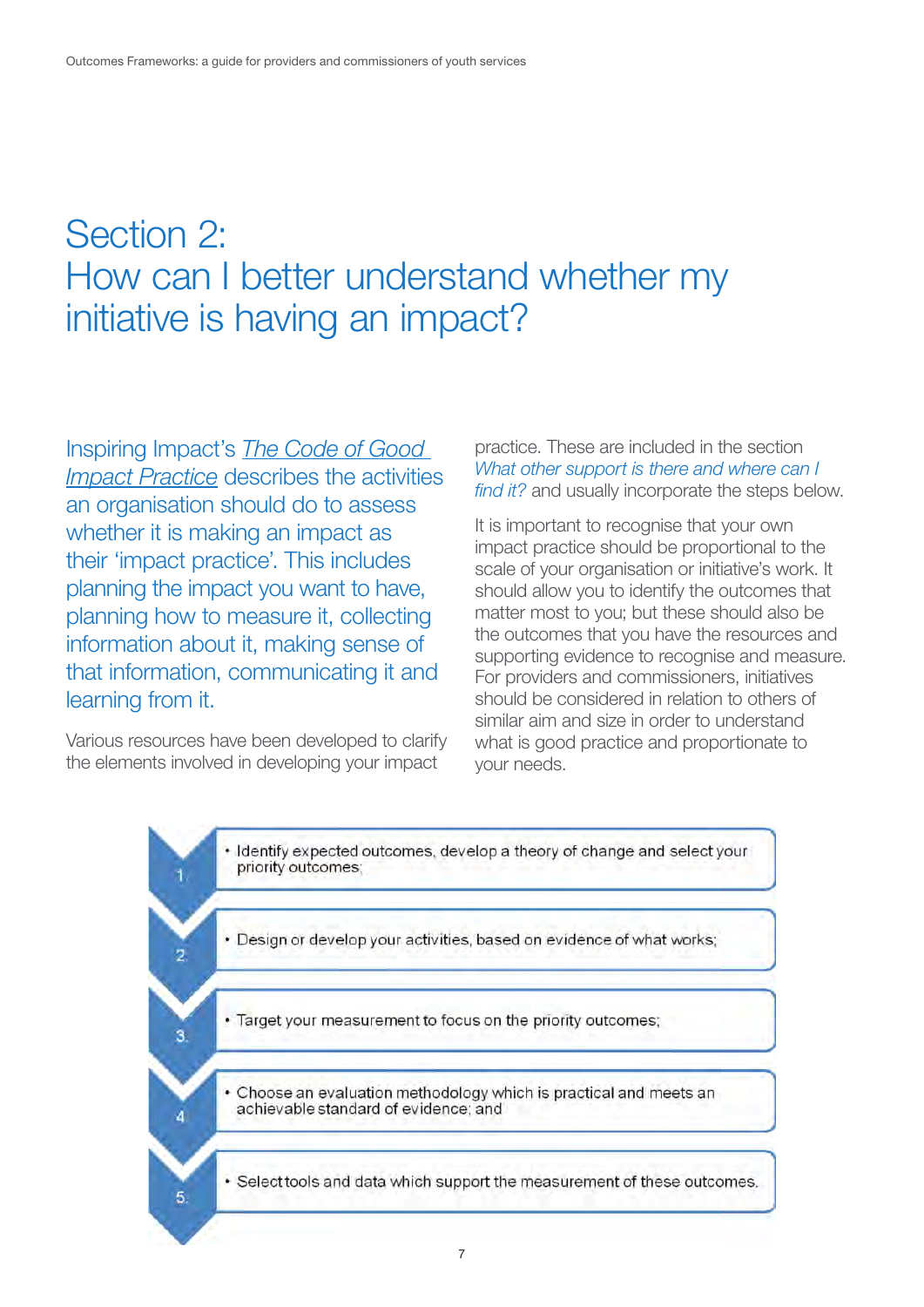## <span id="page-7-0"></span>Section 3: What role does an outcomes framework play?

Developing or applying an outcomes framework will be one part of the impact practice you put in place to enable you to assess and then demonstrate the impact of your initiative. To support organisations to develop their impact practice, a number of outcomes frameworks (presented from page 12) have been developed to be applicable to specific initiatives (such as youth social action or employability programmes) or the whole youth sector. Individual organisations can either apply these outcomes frameworks directly to their work, or use them as a basis for developing their own, bespoke framework.

Outcomes frameworks will be of value when identifying the outcomes you expect to achieve, and setting out a theory for how your activities might bring about this change [\(step 1 on page 7\)](#page-6-0). Outcomes frameworks may also help during the design and development of your initiative and planning for measurement and evaluation (steps [2-5 on page 7\)](#page-6-0). This guide focuses primarily on the role of outcomes frameworks during step 1. It does not provide guidance on how to develop your own bespoke outcomes framework.

The following sections lay out what should be considered during step 1 and at what stages it is important to refer to outcomes frameworks.

### 1. Who should be involved?

Staff at all levels should be encouraged to take part in discussions to:

- help identify the outcomes they feel are meaningful, measurable and achievable;
- build a greater sense of ownership in achieving them and measuring progress against them;
- build buy-in for how measuring your impact will support the development of the initiative rather than just being a formality; and
- identify opportunities to focus resources on monitoring your priority outcomes, and measuring what matters to you.

Young people, as beneficiaries, should be consulted to:

- identify the outcomes they feel will contribute to their development and help them to meet their aspirations;
- allow them to have equal authority in the design and delivery of initiatives; and
- increase their awareness of the reasons for measuring these outcomes now and after the initiative, and actively engage them in the design of your impact practice.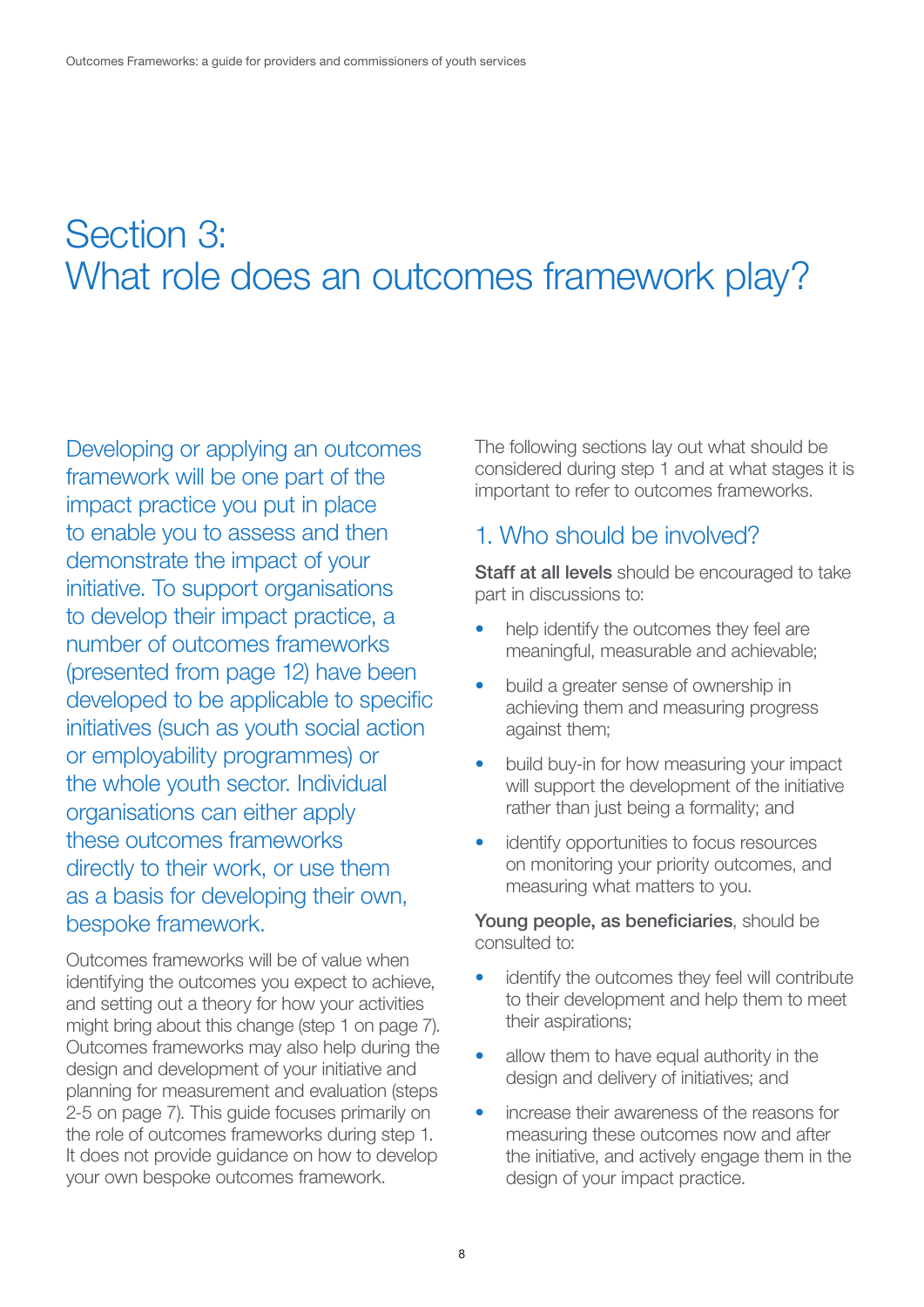Providers and commissioners should engage with each other, as important stakeholders, as early as possible, to:

- understand the outcomes which matter most to both of you;
- be clear on the outcomes that research indicates can reasonably be achieved and attributed to your intended activities;
- consider whether your outcomes could be agreed using the standardised language of an outcomes framework; and
- agree what kind of evaluation would be sufficient to demonstrate whether you have achieved these outcomes, and is achievable within available resources.

## 2. What sort of outcomes should I consider?

Between them, outcomes frameworks cover a range of ultimate goals that could be achieved through initiatives for young people, but some key themes clearly emerge from among these. The [Catalyst Consortium's](http://youngfoundation.org/publications/framework-of-outcomes-for-young-people/) *Framework [of Outcomes for Young People](http://youngfoundation.org/publications/framework-of-outcomes-for-young-people/)* summarised these as: achieving in education, having positive relationships, career success and being both physically and mentally healthy.

Supporting a positive change for a young person in any of these key areas will involve a combination of extrinsic and intrinsic and short, intermediate and long-term outcomes, and they should be:

- clear and concise making use of standardised language;
- meaningful and measurable:
- distinct from your input and outputs;
- achievable during the length of your intervention or attributable as a result of the initiative (if measured at a later stage); and
- easy to understand by staff, beneficiaries and stakeholders.

For commissioners in particular, this stage will enable you to identify outcomes, which may be beneficial to your wider priorities for young people, and which may have already been identified through mission and strategy documents. Evidence in support of some of the outcomes, that might be achieved through initiatives, may provide links to positive outcomes for physical and mental health, engagement in education, training and employment or family relationships.

## 3. What outcomes should I prioritise?

It is often recommended that your monitoring and evaluation resources are focused on measuring a few priority outcomes well. Although many outcomes are linked, developing or commissioning an initiative that aims to improve a string of outcomes makes it challenging to achieve and measure them effectively. By focusing on your priority outcomes you can increase the likelihood of achieving them, and make it easier to measure those which:

- your initiative directly influences;
- are valued by beneficiaries and stakeholders;
- are not expensive to measure; and
- will produce data which can be linked to existing evidence.

Developing a theory of change, which sets out how and why you believe your initiative will deliver impact, will enable you to lay out what your initiative aims to achieve (such as the progression from short-term outcomes through to longerterm outcomes) and how. A theory of change should also describe the relationship between your activities and the assumptions underpinning how you expect to have an impact. With your outcomes set out in this way, you can use your engagement with staff, beneficiaries and stakeholders to agree your priority outcomes.

Other guidance has been produced to demonstrate how to develop a theory of change and how this will help you to identify your priority outcomes. Available resources are included in the section *[What other support is there and](#page-20-0)  where can I find it?*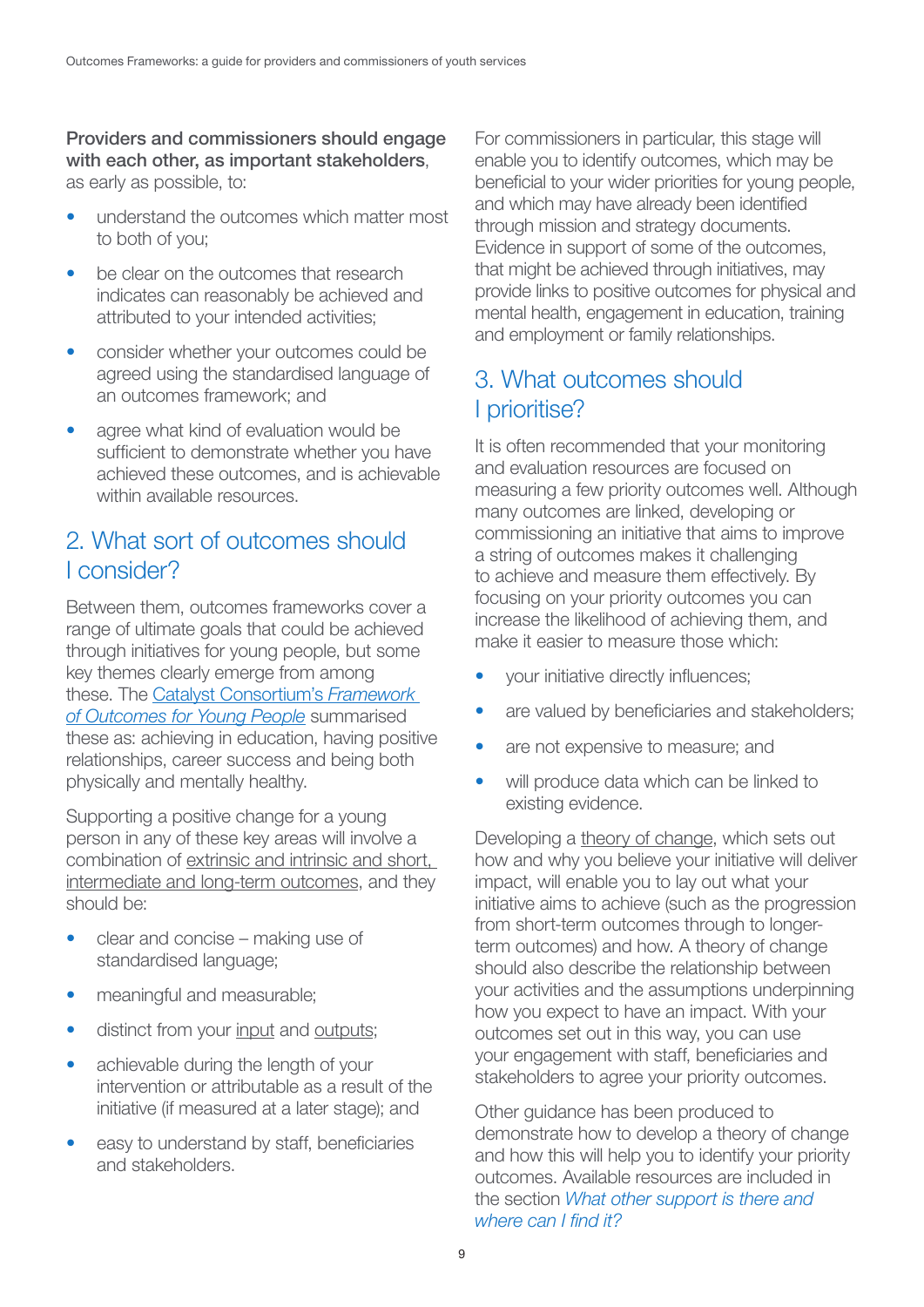### A theory of change with prioritised outcomes

This example initiative, from Inspiring Impact *[Journey to EmploymenT \(JET\) pack](http://inspiringimpact.org/wp-content/uploads/2013/03/The-JET-Pack.pdf)*, uses sport to engage 16-18 year old male teenagers and provides leadership training. The initiative aims to get young people involved in positive activities and interact with one another in a positive, respectful environment. The overall goals are to promote young people's self esteem and improve their behaviour and teamwork skills; ultimately, raising their aspirations and helping them do better in school and employment. Priority intermediate and long-term outcomes have been marked with stars.



## 4. How can these be matched to existing outcomes frameworks?

Not all outcomes in a particular framework will be relevant to your initiative. You should look across a number of frameworks to understand what best fits with the needs of the young people you work with and which short-term and intermediate outcomes are shown, through evidence, to support your intended long-term outcomes. Providers and commissioners should consider these frameworks as a guide, using them to adopt standardised language when the definitions and evidence correctly match their intention and, if available, make use of connected measuring tools and evaluation guidance.

Referring to existing outcomes frameworks should complement the process of identifying your priority outcomes, not set the direction entirely. Similarly, it should not cause you to consider outcomes that are not relevant or important to you or your beneficiaries and stakeholders or are too far removed from the direct influence of your initiative.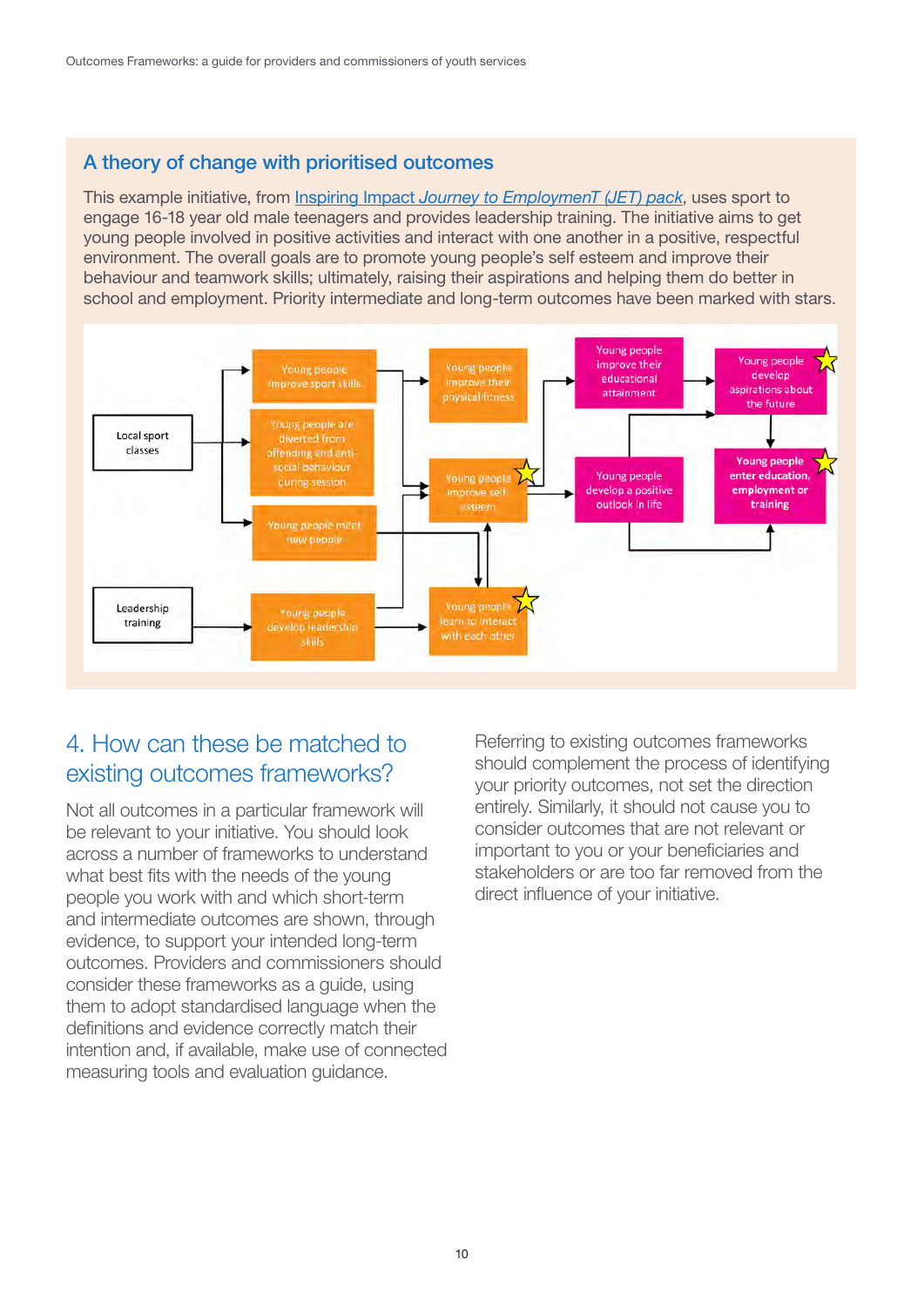### Matching your outcomes to an outcomes framework

Building on the theory of change example provided above for the sports initiative, these are the matched outcomes that the initiative could adopt from [Inspiring Impact's](http://www.thinknpc.org/publications/the-journey-to-employment/) *JET Framework*. The *JET Framework* then allows you to choose appropriate tools for your measurement, including surveys and scales.



## 5. What are the benefits?

We could expect that as the use of sectorwide outcomes frameworks becomes more widespread, a stronger common language will build around the outcomes and evidence, and there will be increasing opportunities to learn from common practice within the youth sector. An outcomes framework should enable you to communicate your priority outcomes using language shared by the wider sector, and feel confident that they are rooted in research that has shown these types of outcomes to be of value to young people.

At the stage of assessing and demonstrating the impact of your initiative, the value of an outcomes framework will be the focus it brings to developing a proportionate approach to steps 2-5 [\(on page 7\)](#page-6-0) of your impact practice: targeting your measurement to focus on what matters; choosing an evaluation methodology

that is robust and practical; and selecting tools and data that support the measurement of these outcomes. By selecting measurement tools and evaluation methodologies on their robustness to demonstrate the outcomes that matter most to you, rather than all the things that could feasibly be monitored and measured, your process will be made more efficient and the end result a more powerful story of your impact. This ongoing approach to assessing your impact will enable you to continue to learn from and improve your service for young people.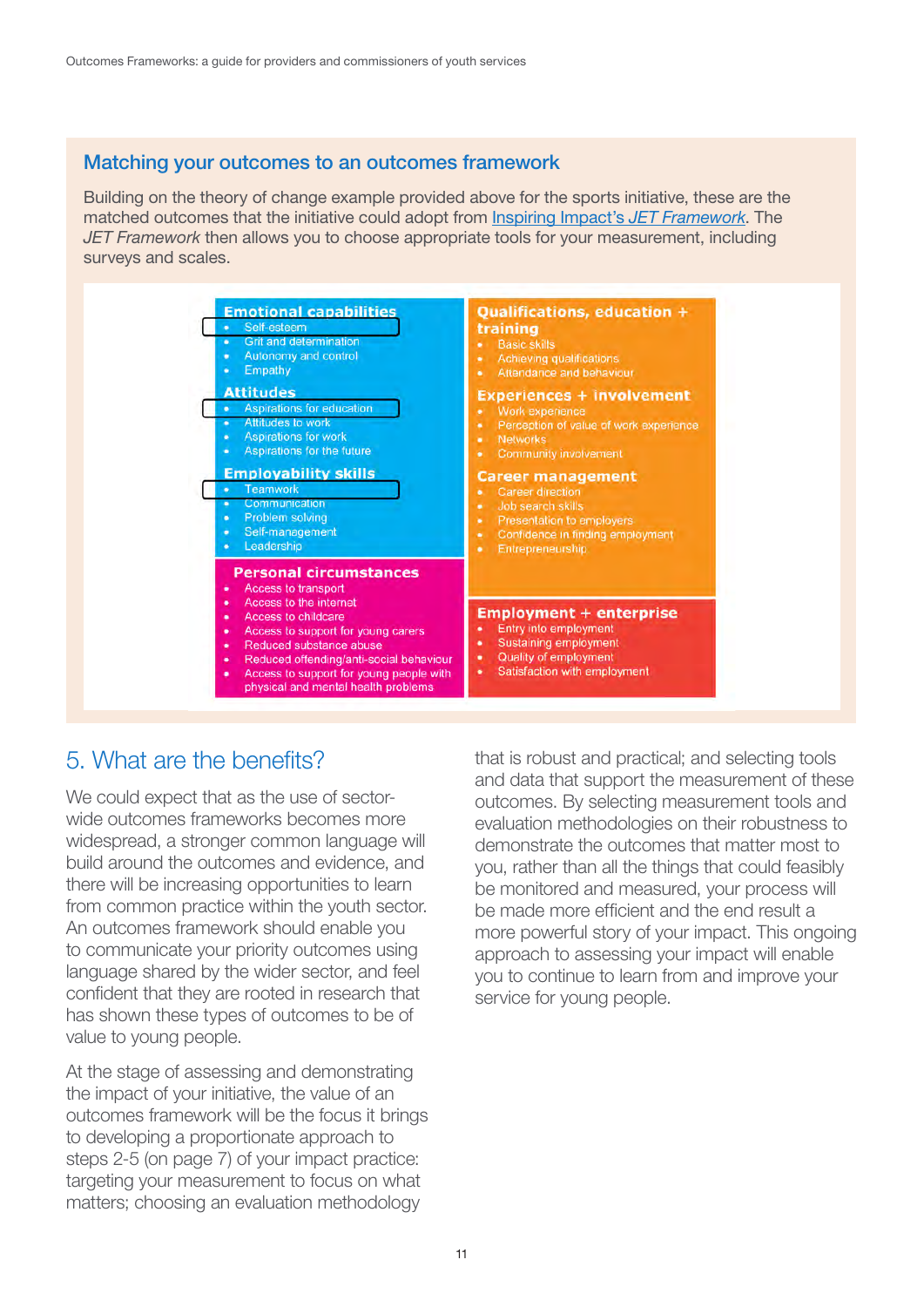## <span id="page-11-0"></span>Section 4: What outcomes frameworks are available?

This section brings together existing outcomes frameworks that have been developed for the youth sector. We have provided a brief overview of each of the frameworks but have not endorsed the use of any one in particular. The frameworks below have been developed to be applicable to specific initiatives (such as those with youth social action as the input/ type of initiative, or employability as the ultimate outcome) or the whole youth sector.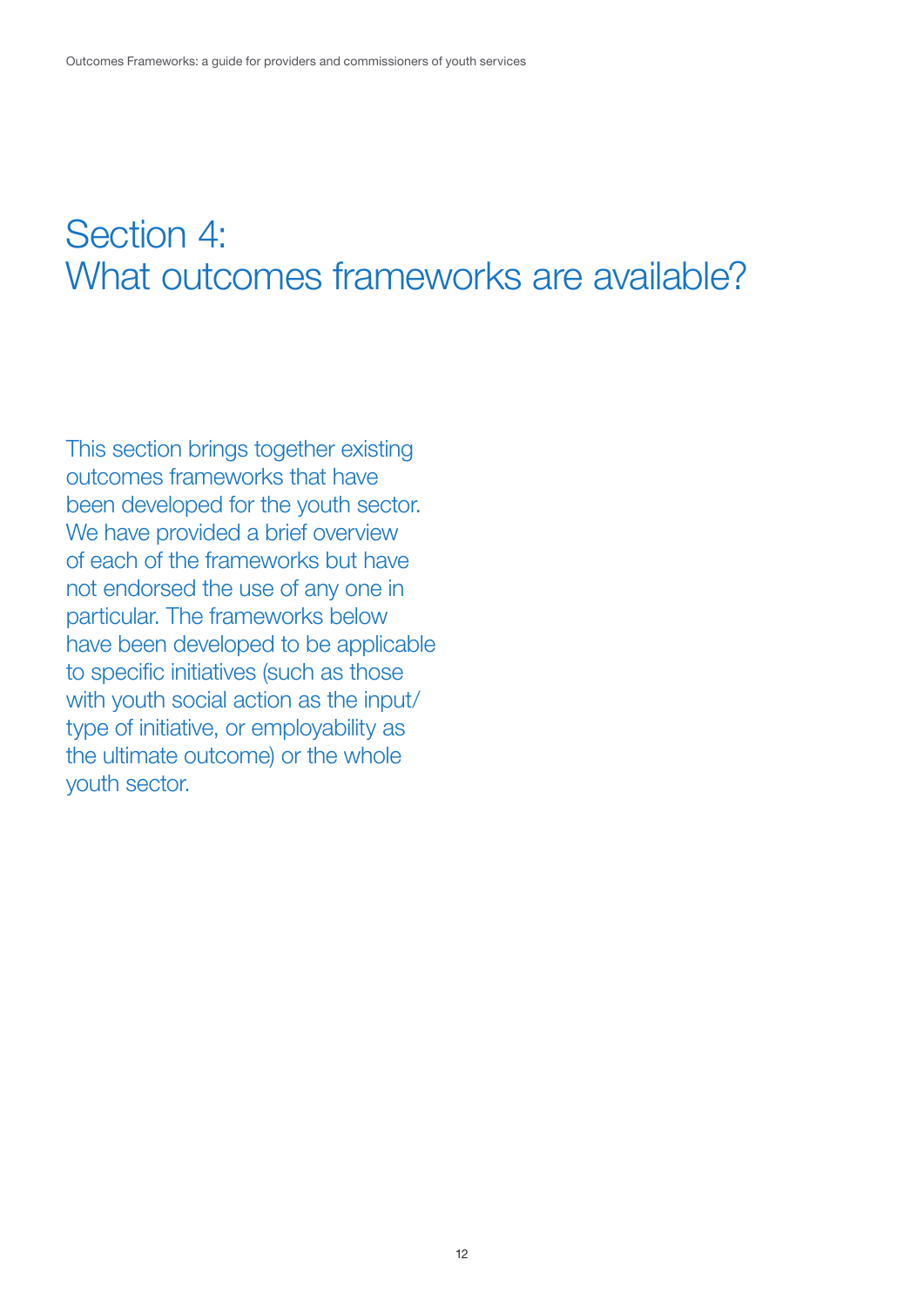

In 2011, the Department for Education commissioned the Catalyst Consortium, their strategic partner for young people (led by NCVYS and supported by NYA, Social Enterprise Coalition and The Young Foundation), to develop a framework that would help providers and commissioners identify and demonstrate the impact of developing social and emotional skills and the link with long-term outcomes.  $\alpha$  is a bottom individual social social social social social social social social and emotional capabilities that  $\alpha$ The framework can be applied to a wide group of young people and initiatives.

The model outlines several important features of outcomes for young people:

#### resilience and a sense of setting your own agenda. This Framework of Outcomes focuses most strongly on the 'clusters of capabilities' within this quadrant and their crucial significance to the Relationship to other outcomes frameworks

achievement of other outcomes – particularly those that input those that impact the purse (the top-right)  $\alpha$ The framework was designed to be widely accessible to the sector and continues to serve as a sector leader. In particular, the seven 'clusters of capabilities' outlined in the framework are referenced extensively in subsequent outcomes frameworks and have been applied by commissioners and providers when developing bespoke outcome frameworks. The seven clusters are:

- communication
- confidence and agency
- planning and problem solving
- relationships and leadership
- **creativity**
- resilience and determination
- managing feelings

#### Would it be suitable for my initiative?

It is useful for initiatives which:

- develop skills for life and work in young people in a broad range of ways;
- support the achievement of long-term outcomes such as educational attainment and employment; and
- are in the early stages or would like to improve their impact measurement practice.

The framework makes the link with existing research, and has set standardised language for outcomes, which is becoming increasingly consistent across the sector.

The framework also provides a matrix of tools for consideration and prompts to help understand what you should consider when selecting tools. It does not recommend particular tools and you may wish to seek further advice from evaluation support organisations and consider a range of tools before selecting any for your initiative.

Examples of how this outcomes framework has been used on the ground can be seen in London Youth and Lancashire County Council's case study.

For further information, see **Framework of Outcomes for Young People.** 

For examples of programmes who have used it, see **Noticing the Change.**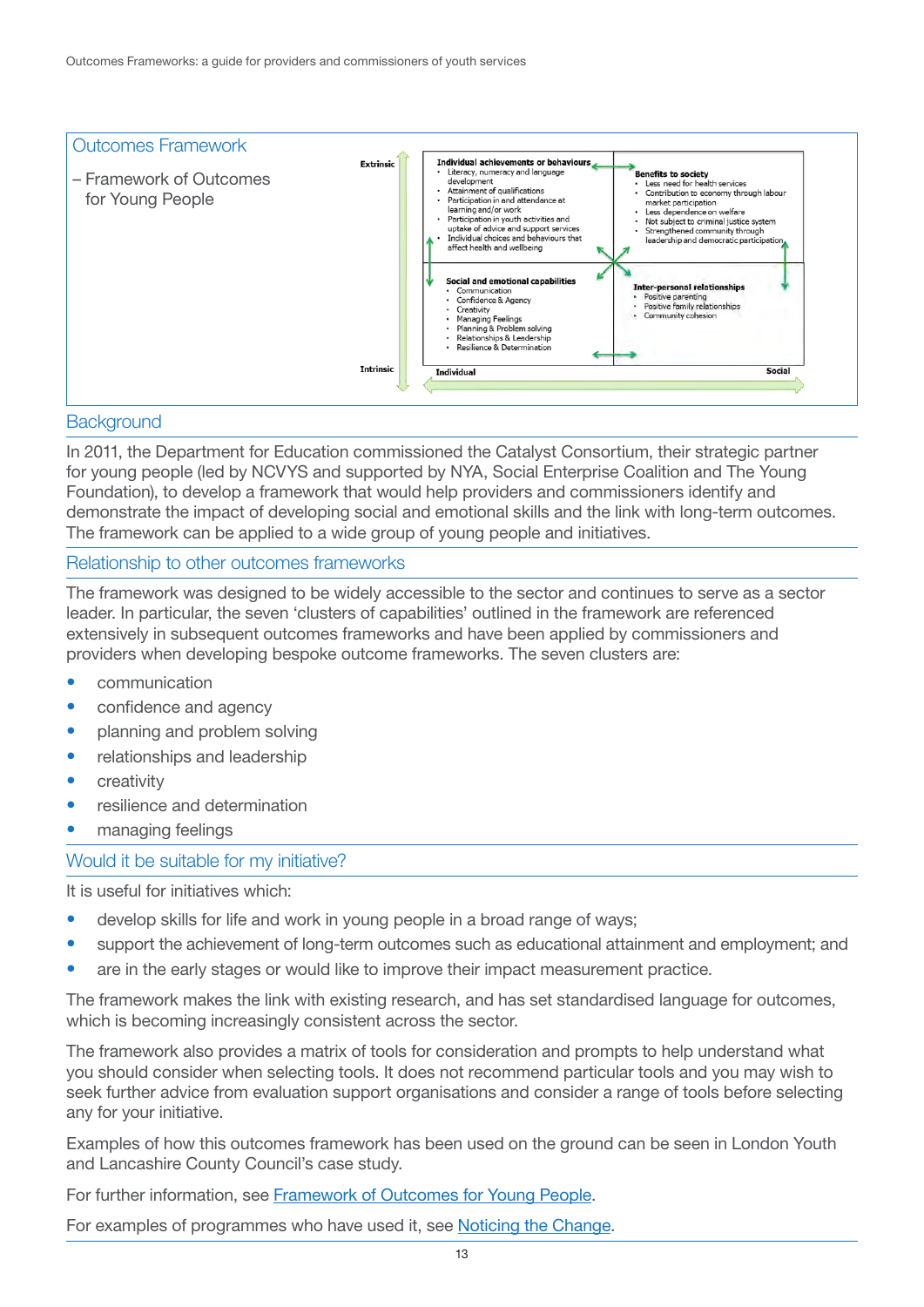| <b>Outcomes Framework</b>                  |                             |                                 |                                                                                                                                                                          |
|--------------------------------------------|-----------------------------|---------------------------------|--------------------------------------------------------------------------------------------------------------------------------------------------------------------------|
| - Youth Social Action Quality<br>Framework | Benefits for the individual |                                 | Benefits for the<br>community                                                                                                                                            |
|                                            | Optimism                    | Communication                   | Can be wide-ranging, from<br>civic participation, health,<br>educational engagement to<br>safer communities.<br>sustainability, voting,<br>resilience and employability. |
|                                            |                             | Creativity                      |                                                                                                                                                                          |
|                                            | Determination               | Confidence and Agency           |                                                                                                                                                                          |
|                                            |                             | Planning and Problem solving    |                                                                                                                                                                          |
|                                            |                             | Resilience, Grit                |                                                                                                                                                                          |
|                                            | Emotional                   | Leadership                      |                                                                                                                                                                          |
|                                            | Intelligence                | Relationships                   |                                                                                                                                                                          |
|                                            |                             | Managing feelings, Self control |                                                                                                                                                                          |

In 2013, the Cabinet Office and the Step Up To Serve campaign commissioned The Young Foundation, NCVO and the Institute for Volunteering Research (now part of NCVO) to develop a Quality Framework that would capture the 'double benefit' of youth social action to the community and the individual.

#### Relationship to other outcomes frameworks

The framework was specifically designed to set out the outcomes for young people as a result of taking part in social action. Developed by the Young Foundation with input from the voluntary, education and business sectors, the framework brought together Catalyst Consortium's *Framework of Outcomes for Young People* and the Confederation of British Industry's (CBI) *First Steps* framework, which outlined the characteristics, values and habits that employers expect from employable young people.

Would it be suitable for my initiative?

It is useful for initiatives which:

• use youth social action to develop skills for life and work and support a range of positive outcomes such as high educational attainment, youth offender rehabilitation and social engagement.

The framework is being implemented and tested by over 60 programmes in receipt of grant funding from the Centre for Social Action and Cabinet Office. An accompanying set of outcome statements is also being tested.

An example of how this outcomes framework has been used can be seen in vInspired's case study.

For further information, see [Youth Social Action Quality Framework.](http://youngfoundation.org/publications/scoping-a-quality-framework-for-youth-social-action/)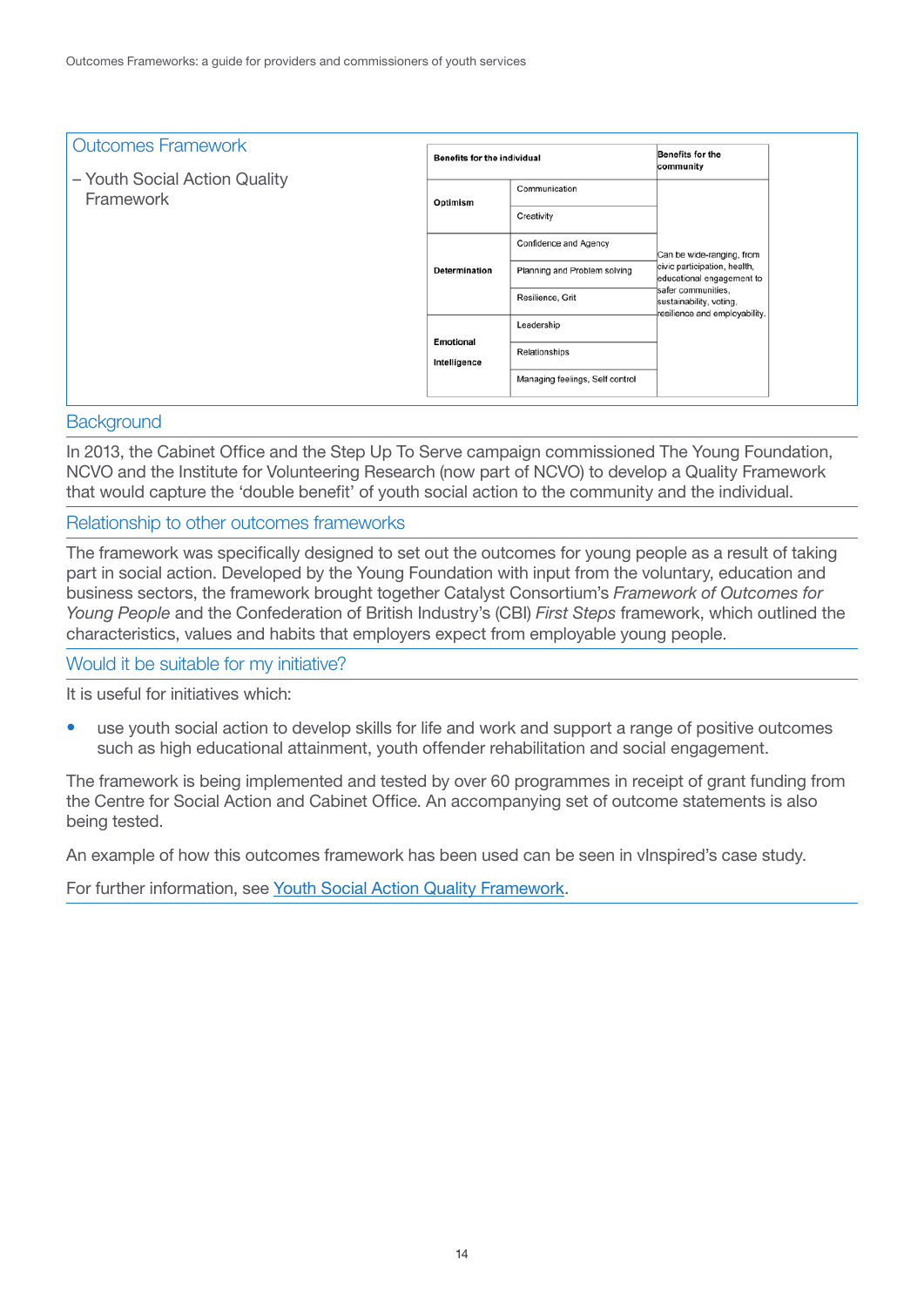

*Ready for Work* was commissioned by the social investor Impetus – Private Equity Foundation in 2014 to identify the capabilities deemed essential by employers. It aims to create a vocabulary around employability that is common across the sector.

#### Relationship to other outcomes frameworks

*Ready for Work* helps organisations with a long-term outcome of 'getting and keeping a job' to make improvements to programme design based on employer requirements. The framework identifies six essential capabilities young people need to possess in order to get and keep a job and acts as a starting point for organisations to develop meaningful short-term and intermediate outcomes. It builds on the work of other frameworks and additionally includes analysis of proven interventions that lead to work readiness capabilities, and highlights notable gaps in the evidence.

Would it be suitable for my initiative?

It is useful for initiatives which:

- have identified employability for young people as a long-term outcome; and
- are in the early stages of identifying short and intermediate outcomes specific to their organisation's priorities.

For further information and future information on how it has been used on the ground, see [Ready for Work.](http://www.impetus-pef.org.uk/research/ready-for-work/)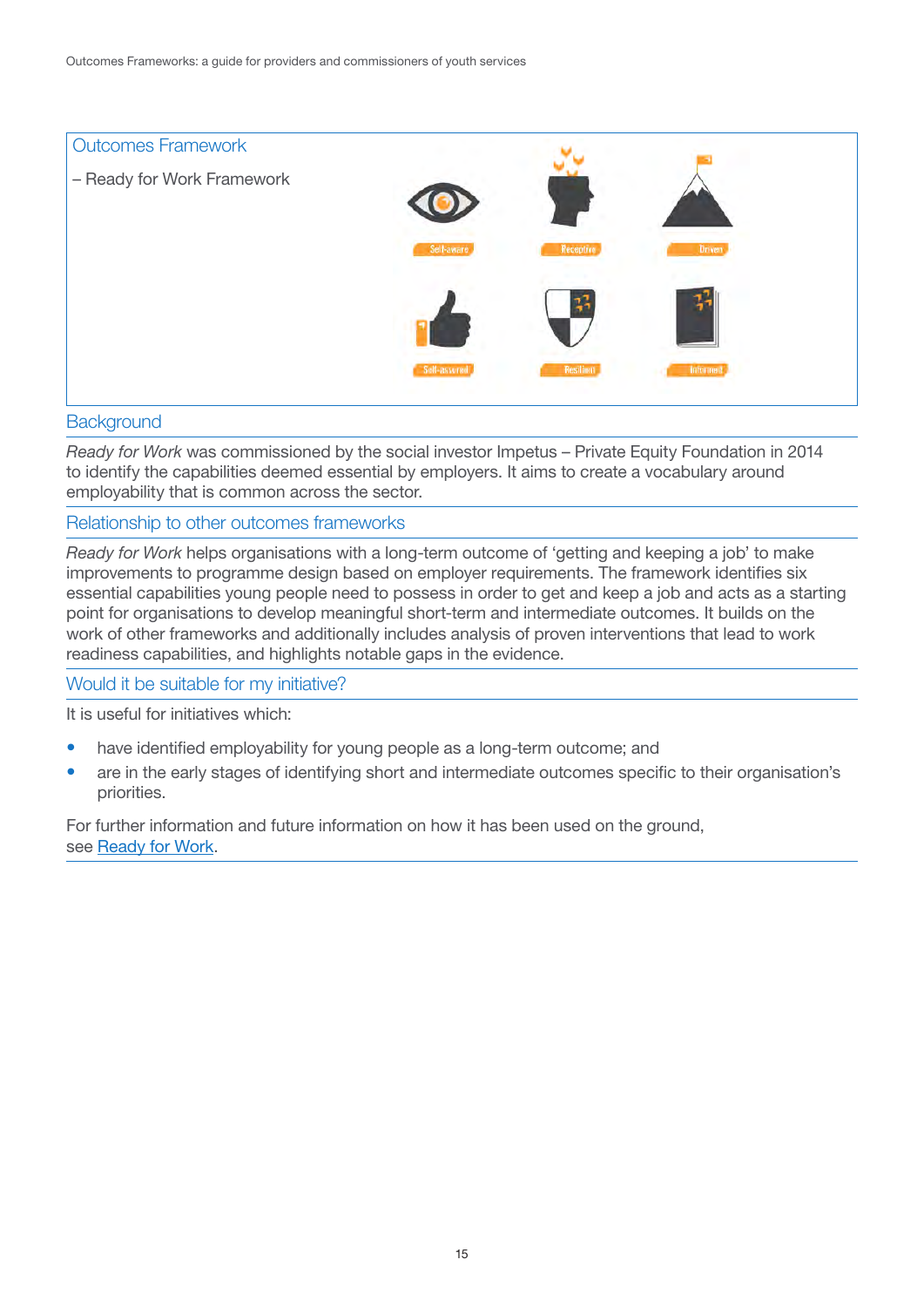

The *JET Framework* has been developed by Inspiring Impact to help organisations that work with young people to understand and measure the impact they have on the journey to employment. The framework builds on NPC's *Impact Measurement in the NEETs sector* project and the *JET* report, which was published in 2013.

Relationship to other outcomes frameworks

The outcomes framework references Catalyst Consortium's *Framework of Outcomes* by grouping outcomes under intrinsic and extrinsic groupings and continues to consider these intrinsic outcomes by recommending the use of indicators to assess the quality, not only the sustainability of moving into employment and enterprise for the young person.

Would it be suitable for my initiative?

It is useful for initiatives which:

- work with young people to support them as they transition to work; and
- are in the early stages or would like to improve their impact measurement practice.

The framework is accompanied by the *JET Pack* – a step-by-step guide to identifying what to measure, how and when to measure, and learning from the resulting information. It is possible to match your intended outcomes to NPC designed surveys and scales to support monitoring and evaluation.

An example of how this outcomes framework has been used can be seen in vInspired's case study.

For further information, see [Journey to EmploymenT \(JET\) Framework.](http://www.thinknpc.org/publications/the-journey-to-employment/)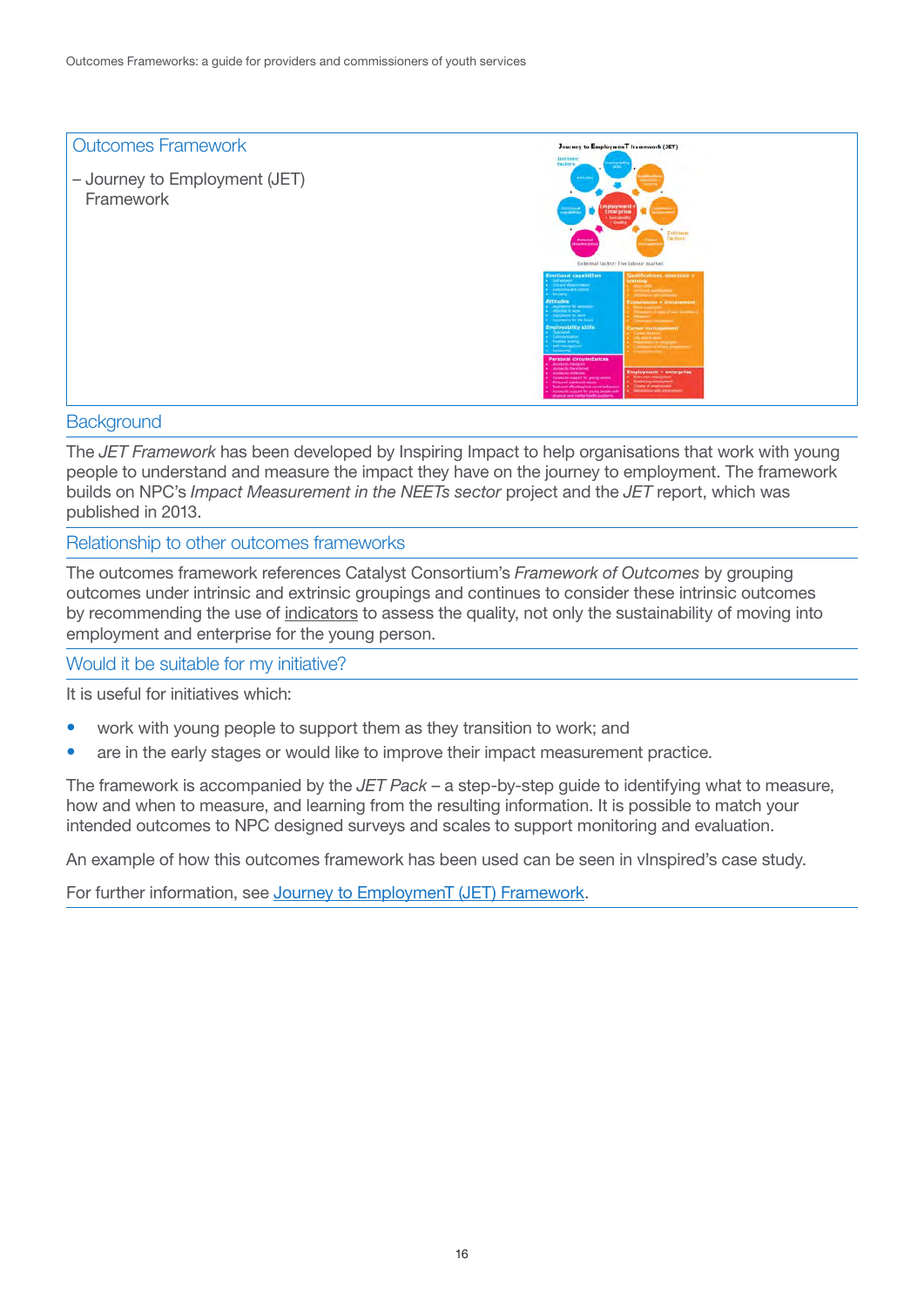## <span id="page-16-0"></span>Section 5: How are outcomes frameworks being used in the youth sector?

### vInspired – Building support in your organisation for an outcomes focused approach with a theory of change

vInspired recently set out to solve a problem: how can we embed evaluation more effectively? And how can we assess our impact across all of our programmes? To help solve this we realised it would be important to develop an outcomes framework to help improve the focus of evaluation on our priority outcomes across the programmes. To take a wider view and make sure there was support throughout the organisation to drive the change, we developed a theory of change for each programme.

We began by securing support throughout the organisation – senior management, trustees, stakeholders and programme teams and then consulted the existing guidance and resources to have an idea of what would be right for our organisation. Finally, we identified external support to draw upon expertise and provide an outside perspective during this important process.

We were aware that teams in the organisation were used to evaluation being 'done to them' but their involvement and buy-in would be key to our success. So we brought the entire organisation up to speed with training on theories of change and outcomes. We mapped a theory of change for each programme and product – keeping in mind the outcomes and language used in frameworks such as the *JET Framework* and the *Youth Social Action Outcomes Framework*. Over the coming months we will be building on this work to develop a strategic theory of change for the entire organisation.

### What is different as a result?

- We are now piloting a standardised bespoke outcomes framework across all of our delivery programmes for 2014/15. This will enable us to report on overall outcomes (rather than outputs) achieved for young people across all our programmes; and
- This will support us to identify gaps in our support for young people and shape future programme development.

### Our top tip:

It takes time, but by 'selling' not 'telling' and ensuring all staff understand the value of this work we have reached a real turning point in focussing our outcomes and impact.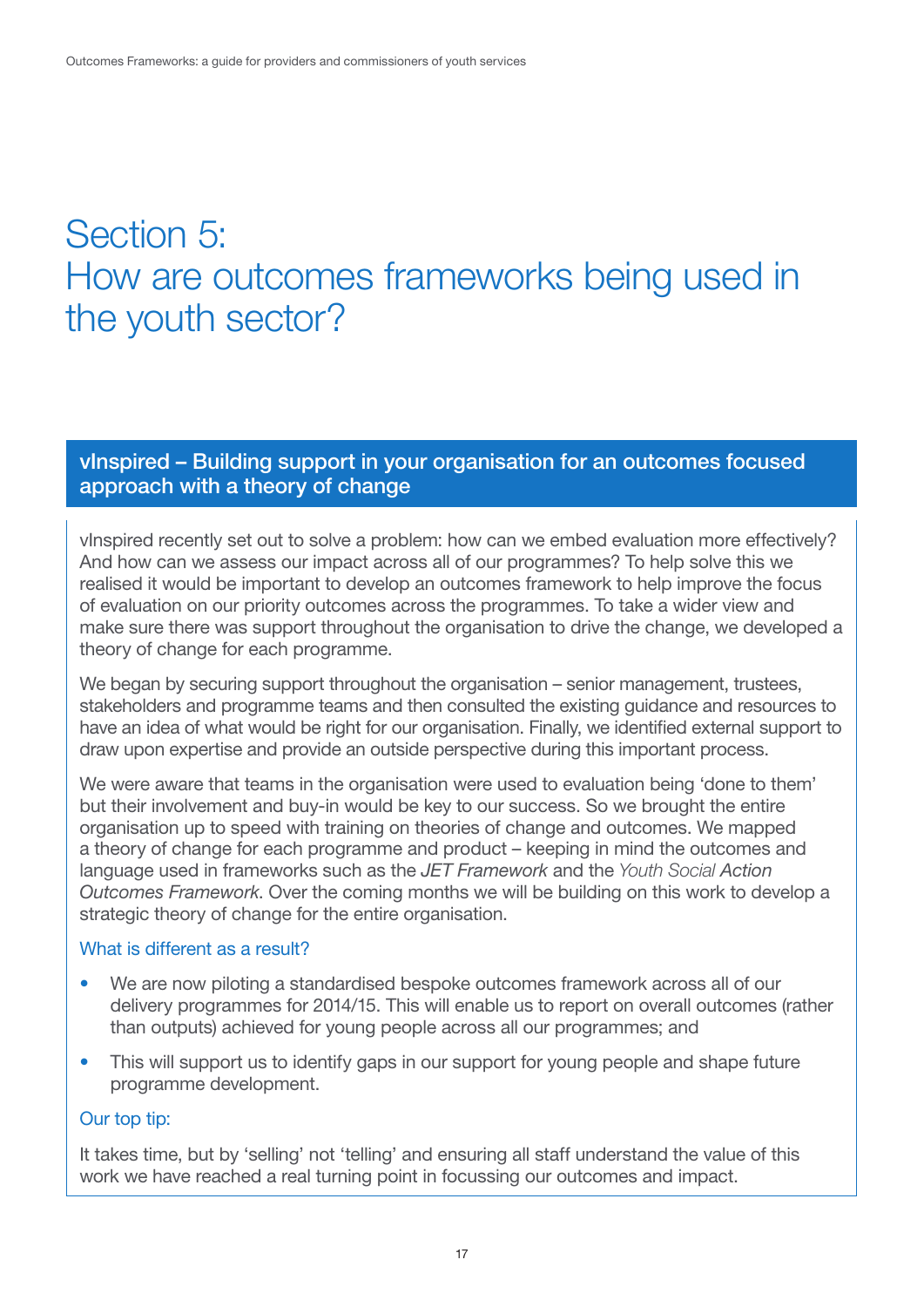### <span id="page-17-0"></span>London Youth – Developing and embedding an outcomes framework

London Youth is a network of 400 community youth organisations in neighbourhoods across the capital. Our mission is to support and challenge young people to become the best they can be. We do this by creating a broad and inclusive range of opportunities for young people and developing, training, connecting and quality assuring our membership network to deliver good youth work. Our operational model (as a provider and second tier infrastructure organisation for London) determined our method for implementing an outcomes-focused approach across our work. We are currently developing an organisation-wide framework that incorporates the Catalyst Consortium *Framework of Outcomes* for our services for young people, as well as an internally developed outcomes framework for our capacity building work with youth clubs and youth workers.

We acknowledged the need for dedicated resource (human and financial) to support our progression to become an organisation that learns from its experience and external evidence base, and that measuring effectiveness and efficiency across our work required a cultural shift.

By taking an evidence-informed approach, that placed the needs of practitioners and young people at the forefront of our programme design and evaluation, we developed theories of change (our practitioners call them Journeys of Change) for all our programmes and operations. Practitioners, managers and young people reviewed the research, selected indicators and discussed strengths and weakness of various measuring tools. We measure impact and progress using a mixed-method approach to determine what works, why and how.

### What is different as a result?

- Delivery staff feel more empowered, are better engaged in programme design and evaluation and consciously use their journey of change in working with young people; and
- Organisational planning and decision-making is informed by credible evidence.

### Our top tips:

Ensure that your work to demonstrate your impact reflects your organisation's mission and strategic objectives. Be prepared to support and challenge your staff during their own learning journey.

Be accountable to your beneficiaries, stakeholders and funders – involve them in your impact measurement practice, make it ambitious but take small and confident steps when implementing it.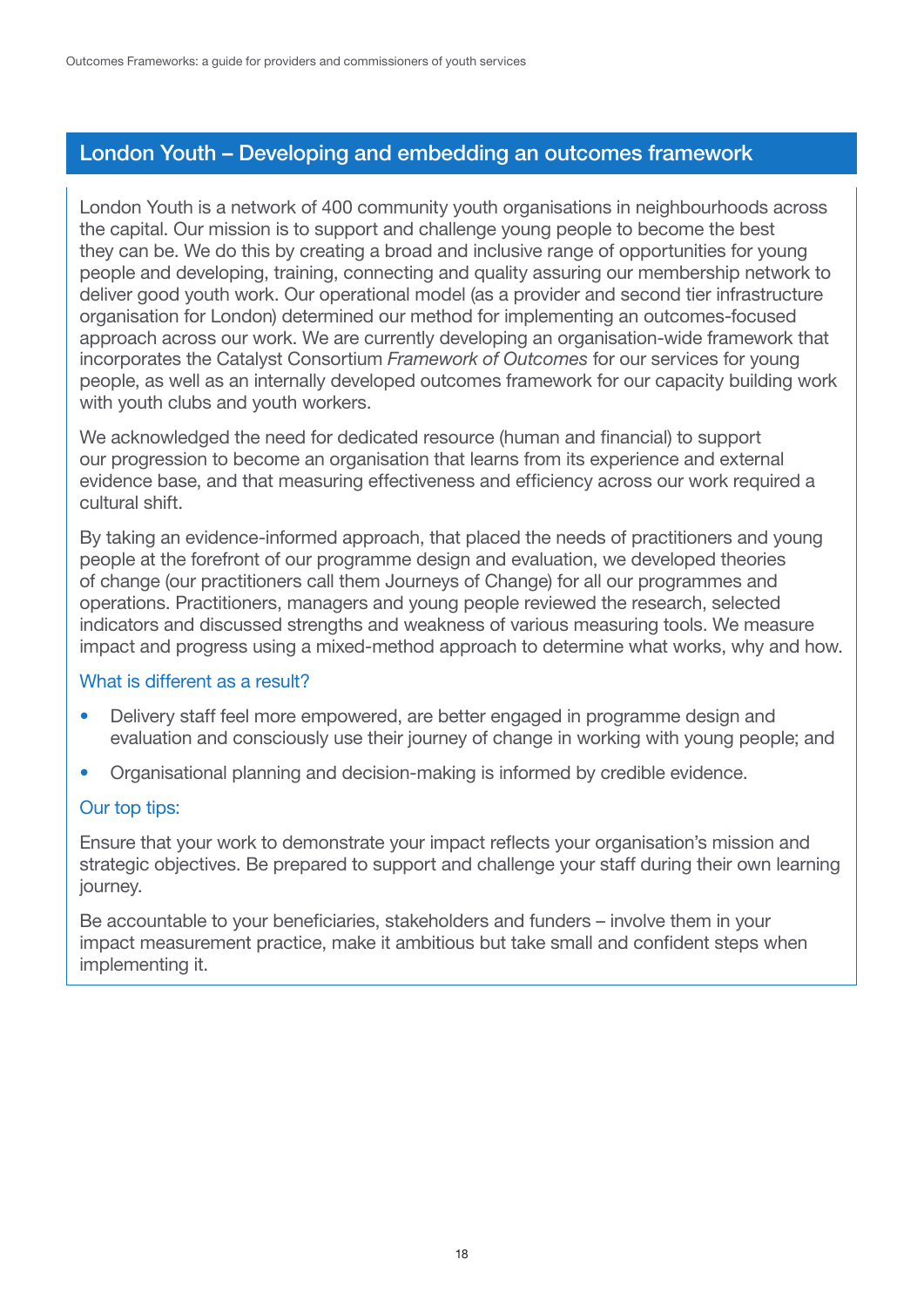### <span id="page-18-0"></span>Impetus – The Private Equity Foundation – Investing in outcomes

Impetus – The Private Equity Foundation (Impetus-PEF) is committed to transforming the lives of 11-24 year olds from disadvantaged backgrounds by ensuring they get the support they need to succeed in education, find and keep jobs, and achieve their potential. We find the most promising charities working in these areas and support them to become highly effective in producing outcomes, which transform young people's lives. Then we help those organisations grow to increase the number of people they serve.

Impetus-PEF funds a specific range of outcomes with strong evidence of life-changing effects for young people from economically disadvantaged backgrounds – educational attainment at age 16 and sustained employment by 25. Through our *Driving Impact* programme, we work with organisations delivering initiatives likely to lead to these meaningful long-term outcomes, and which can build a framework of short-term and intermediate outcomes, allowing them to manage and track the progress of their beneficiaries. This gives them the best chance of achieving the long-term goals for every young person.

We use outcomes frameworks to determine our own long-term outcomes, and to help the organisations we support refine theirs. Short-term and intermediate outcomes need to be 'bespoke' and tied tightly to the initiative's design. Outcomes frameworks provide a useful starting point.

Our new *Ready for Work* report identifies the six capabilities, which the evidence base and employers identify as essential for work. If securing employment is an organisation's long-term outcome, then developing these six capabilities in every young person they serve is a crucial short-term outcome that can be used to manage and measure their progress.

### What is different as a result?

- Holding your organisation accountable to and managing resources against, defined long and short-term outcomes dramatically increases your effectiveness in achieving impact for beneficiaries; and
- It also provides high-quality data needed to progress up the evidence scale. Crucial to Driving Impact is the principle that the primary purpose of measuring outcomes is to improve the programme.

### Our top tip:

Proving impact is important, but improving it is more so.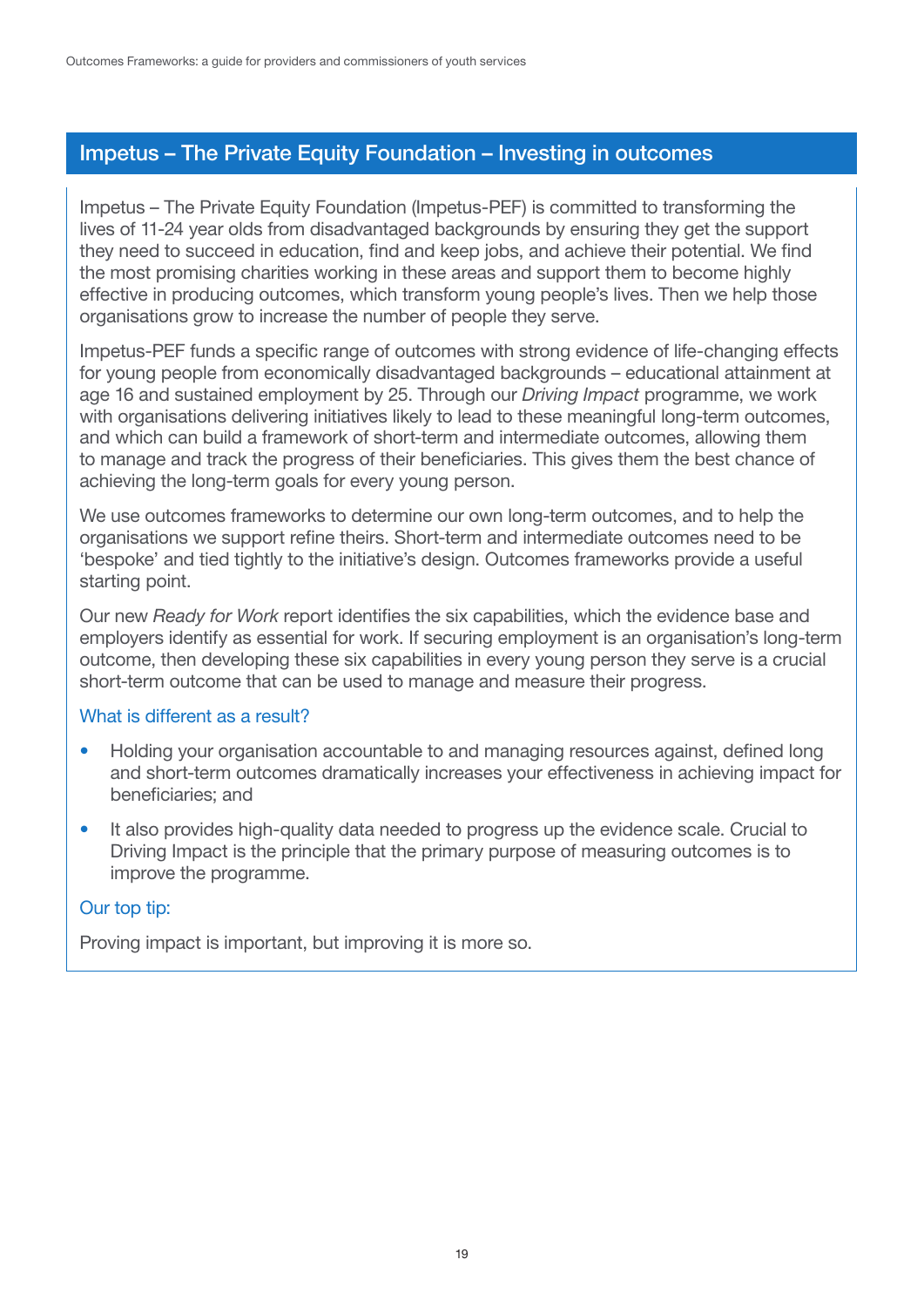### <span id="page-19-0"></span>Lancashire County Council Young People's Services – Developing a curriculum framework

Lancashire County Council wanted to update and develop our existing Curriculum and Quality Assurance Frameworks for working with young people. For us these documents are essential as they outline practically how we deliver our vision and set out the key purposes and working methods to ensure positive outcomes for our local young people. Following the publication of the Catalyst Consortium's *Framework of Outcomes*, it seemed logical for us to adopt the research presented in this framework which argued that if young people develop a range of key capabilities then they are more likely to succeed in life.

Our curriculum framework consists of 6 'Core Curriculum Areas', which we consider to be essential for providing diverse learning opportunities for young people. Each of the core areas is underpinned with a series of 'curriculum outcomes', which reflect the *Framework of Outcomes* capability clusters. Our curriculum provides us with the framework for delivering across all three of our core purpose areas; youth work programmes, targeted youth support and learning and skills. Alongside developing our framework we developed our Quality Assurance and assessment measures so that we would be better able to measure our impact and evidence the difference we are making to young people's lives.

By planning interventions and programmes that we expect will lead to the development of these outcomes we can be confident that we will be supporting young people's social and emotional development. Over the next 12 months we will identify and record the outcomes we are best achieving through our programmes and identify the types of initiatives, which seem to have the most impact.

### What is different as a result?

• Our bespoke framework will allow us to see where there may be gaps in our youth offer and where there is evidence of best practice, which can be shared with others in the sector.

### Our top tip:

Listen to the outcomes that the young people you work with identify as important to them.

Present your framework in a way, which is understood by your beneficiaries. We did this by developing a version of the framework for our young people; it is their service.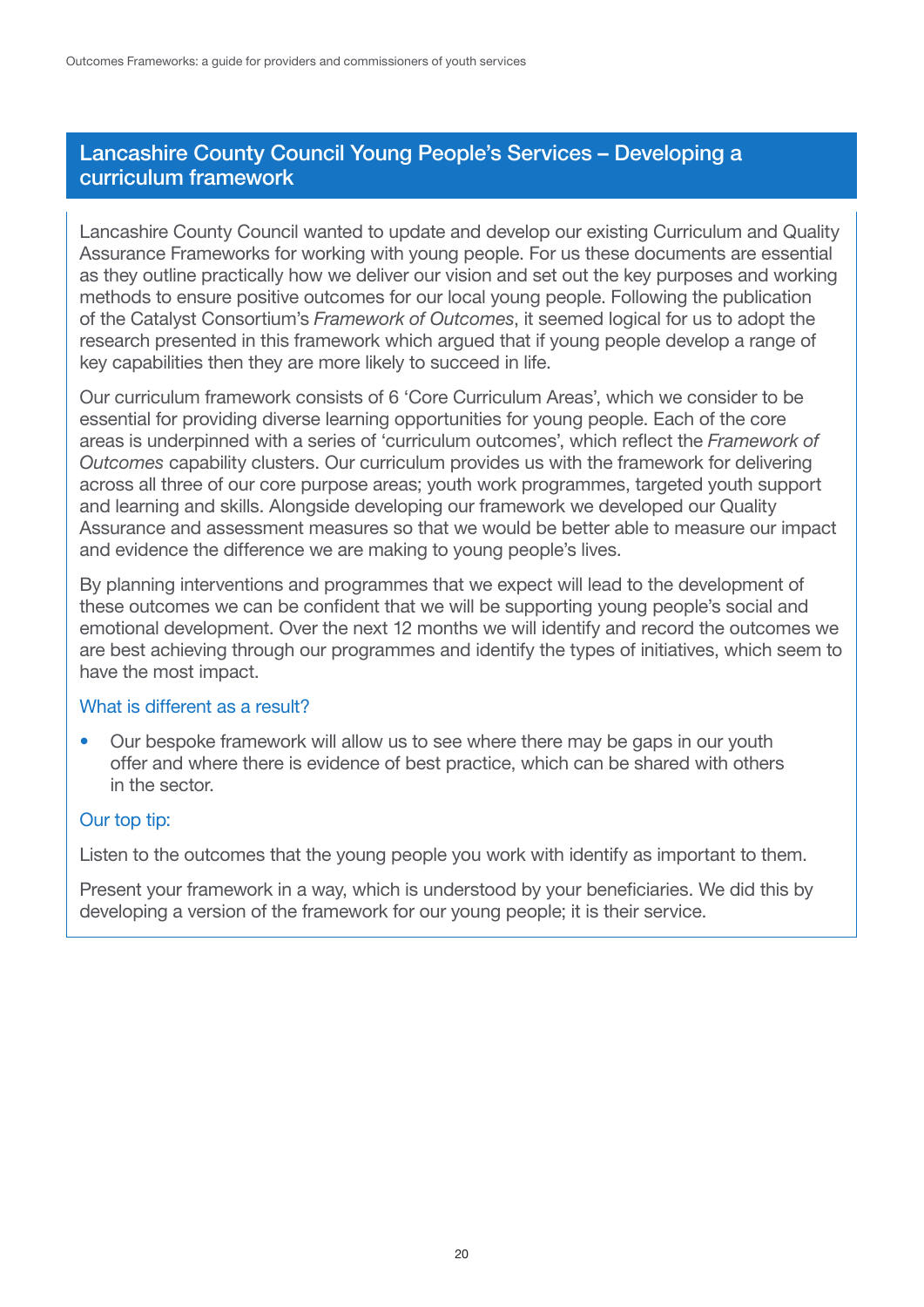## <span id="page-20-0"></span>Section 6: What other support is there and where can I find it?

This section brings together existing guidance on the use of outcomes frameworks and wider impact practice relevant to the youth sector. We have endeavoured to provide a brief overview of the available resources at this time and the organisations working within the sector to support this work. Each of the resources below has been developed to either provide a complete picture of impact measurement or focus on a particular element of this process. We have included them to show the breadth of support available and the considerable work underway to make an outcomes focused approach the norm.

### Support organisations and initiatives

The [Centre for Youth Impact](http://www.youth-impact.uk/) was announced in September 2014 as a partnership of three organisations – National Council for Voluntary Youth Services (NCVYS), Project Oracle and the Social Research Unit at Dartington. The Centre for Youth Impact is a centre for evidence, capacity building and practice development. The Centre will increase the capacity of those involved in providing and commissioning services for young people to generate and use high quality evidence in the design, delivery and evaluation of those services.

[Commissioning Academy](https://www.gov.uk/the-commissioning-academy-information) is a development programme for senior leaders from all parts of the public sector to equip a cadre of professionals to deal with the challenges facing public services, take up new opportunities and commission the right for their communities. The academy is supported by Cabinet Office, the Local Government Association, the Department for Communities and Local Government, the Ministry of Justice and the National Offender Management Service, the Department for Education, the Department of Health, the Department for Work and Pensions and the Home Office.

[Impetus – The Private Equity Foundation](http://www.impetus-pef.org.uk/) works with the most promising charities to drive impact and help more children and young people from disadvantaged backgrounds succeed in education and employment.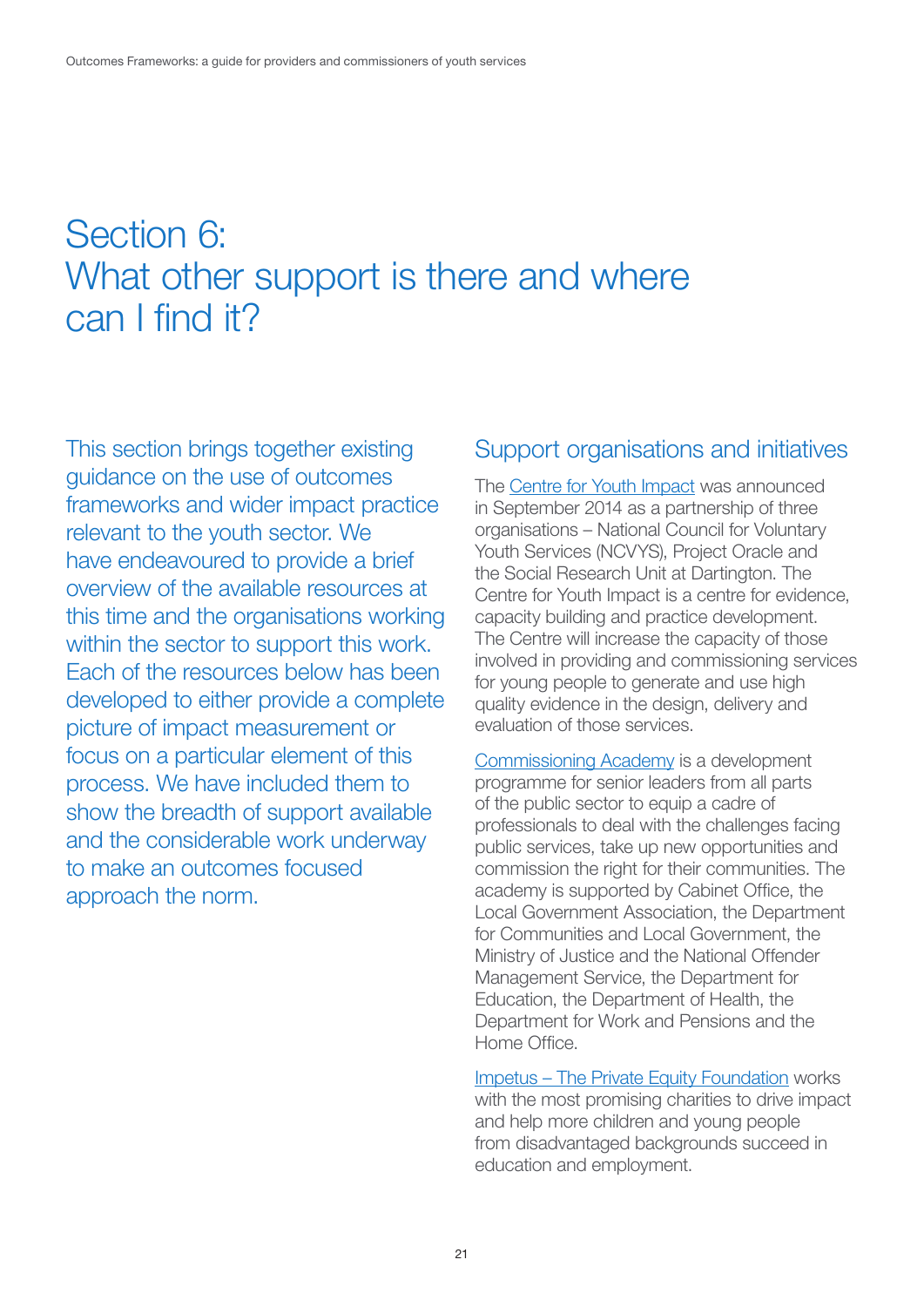[Inspiring Impact,](http://inspiringimpact.org/) launched in April 2012, is an ongoing, sector-led programme to improve impact measurement across the social sector. Cabinet Office has been working with the social sector to accelerate the uptake of impact measurement across the UK social sector. Cabinet Office has supported both the design of the programme alongside funding for the first two years. Inspiring Impact is managed and delivered by eight UK voluntary sector organisations:

- [Association of Charitable Foundations \(ACF\)](http://www.acf.org.uk/) – the UK-wide support organisation for grantmaking trusts and foundations;
- [Association of Chief Executives of Voluntary](https://www.acevo.org.uk/)  [Organisations \(ACEVO\)](https://www.acevo.org.uk/) – membership body for chief executives, chairs, trustees and senior managers across the voluntary sector;
- [Building Change Trust](http://www.buildingchangetrust.org/)  set up in 2008 to develop and shape the future of Northern Ireland's voluntary and community sector;
- [Charities Evaluation Services](http://www.ces-vol.org.uk/) leading provider of support and advice on quality evaluation systems for the voluntary sector;
- [Evaluation Support Scotland \(ESS\)](http://www.evaluationsupportscotland.org.uk/) works with voluntary organisations and funders so that they can measure and report on their impact and improve their services;
- National Council of Voluntary Organisations [\(NCVO\)](http://www.ncvo.org.uk/) – is the largest umbrella body for the voluntary and community sector in England;
- [New Philanthropy Capital \(NPC\)](http://www.thinknpc.org/)  is an independent think tank and consultancy to help charities and funders achieve greater impact; and
- [Substance](http://www.substance.coop/) is a social research cooperative working in the youth, sport and social development sector helping projects to improve and demonstrate their impact and value.

[Local Government Association](http://www.local.gov.uk/) is a politically-led, cross-party membership organisation that works on behalf of councils to support, promote and improve local government.

### [National Council for Voluntary Youth Services](http://www.ncvys.org.uk/)

[\(NCVYS\)](http://www.ncvys.org.uk/) is a national independent body that represents voluntary and community youth organisations in England. NCVYS' strategic aims are to champion the voluntary and community sector, help services for young people to become more effective and broker networks. NCVYS led the Catalyst Consortium, which ran from 2011-2013. NCVYS is one of three partners leading the Centre for Youth Impact.

[National Youth Agency \(NYA\)](http://www.nya.org.uk/) is a national youth work charity in England, championing the role of youth workers, enabling youth workers to do what they do, better and helping to professionalise youth work. NYA was a partner organisation in the Catalyst Consortium.

[Nesta](http://www.nesta.org.uk/) is an independent charitable foundation that supports innovation in public services and civil society, helping individuals and organisations to design and develop better initiatives to improve the quality of many people's lives.

[Project Oracle](http://project-oracle.com/) is a children and youth evidence hub promoting the use of quality evidence of what works and supporting services to improve the delivery of youth programmes. Project Oracle is London based and is funded by the Greater London Authority (GLA), the Mayor's Office for Police and Crime (MOPAC) and the Economic and Social Research Council (ESRC). Project Oracle is one of three partners leading the Centre for Youth Impact.

Regional Youth Work Units are youth work development agencies working with a network of providers, commissioners and young people. There are six regional units:

• [North West Regional Youth Work Unit](http://www.nwrywu.org.uk/)  [\(NWRYWU\)](http://www.nwrywu.org.uk/)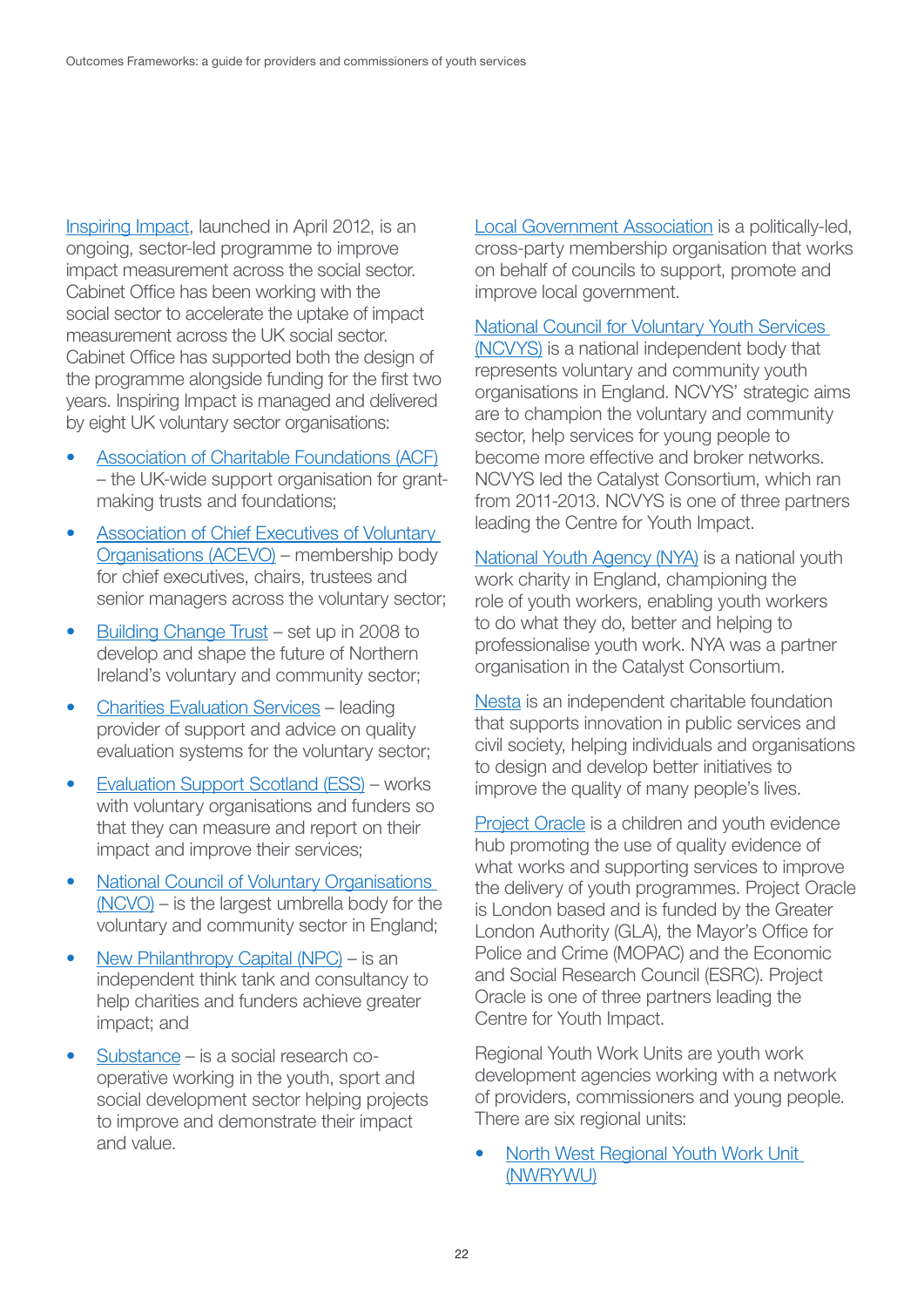- [Youth Focus North East](http://youthfocusne.org.uk/) (formerly Regional Youth Work Unit – North East)
- Learning South West Regional Youth Work Unit (SW RYWU)
- [Youth Work Unit Yorkshire and The Humber](http://www.youthworkunit.com/site/)
- [Youth Focus West Midlands](http://www.yfwm.org.uk/public/home.php) (formerly Youth Work Unit – West Midlands)
- [Partnership for Young London \(PYL\)](http://www.partnershipforyounglondon.org.uk/)

### [More information on the Network of Regional](http://www.learning-southwest.org.uk/asset/Network%20of%20RWYU%27s%20FINAL%202.pdf)  Youth Work Units

#### [The Social Innovation Partnership \(TSIP\)](http://tsip.co.uk/)

is an advisory social business that aims to combine academic research with strategy and delivery support for providers, funders and commissioners of social programmes to embed evidence and innovation.

[The Social Research Unit at Dartington](http://dartington.org.uk/) is an independent charity, which seeks to increase the use of evidence of what works in the design and delivery of services for children, young people and their families. The Social Research Unit is one of three partners leading the Centre for Youth Impact.

[The Young Foundation](http://youngfoundation.org/) is an independent centre for social innovation, creating new movements, institutions and companies that tackle the structural causes of inequality.

### **Resources**

Building Your Measurement Framework: NPC's [Four Pillar Approach http://www.thinknpc.org/](http://www.thinknpc.org/publications/npcs-four-pillar-approach/) publications/npcs-four-pillar-approach/

Blueprint for Shared Measurement http://www. [thinknpc.org/publications/blueprint-for-shared](http://www.thinknpc.org/publications/blueprint-for-shared-measurement/)measurement/

Capturing the Evidence: Tools and processes for recognising and recording [paid for e-publication] http://www.nya.org.uk/resource/capturing[evidence-tools-processes-recognising-recording/](http://www.nya.org.uk/resource/capturing-evidence-tools-processes-recognising-recording/ ) 

#### Code of Good Practice [http://inspiringimpact.](http://inspiringimpact.org/resources/are-you-leading-for-impact/) [org/resources/are-you-leading-for-impact/](http://inspiringimpact.org/resources/are-you-leading-for-impact/)

Commissioning for Outcomes and Co-Production http://www.neweconomics.org/ [publications/entry/commissioning-for-outcomes](http://www.neweconomics.org/publications/entry/commissioning-for-outcomes-co-production)co-production

Design & Refine: Developing effective interventions for children and young people <http://dartington.org.uk/design-and-refine/>

The Future for Outcomes, a practical guide to measuring young outcomes for young people http://www.nya.org.uk/wp-content/ [uploads/2014/06/Future-for-Outcomes-Guide1.pdf](http://www.nya.org.uk/wp-content/uploads/2014/06/Future-for-Outcomes-Guide1.pdf)

Funders' Principles and Drivers of Good Impact Practice http://inspiringimpact.org/resources/ [resources-funders-commissioners-and-investors/](http://inspiringimpact.org/resources/resources-funders-commissioners-and-investors/)

Impact Measurement in the NEETs Sector [http://www.thinknpc.org/publications/impact](http://www.thinknpc.org/publications/impact-measurement-in-the-neets-sector-2/)measurement-in-the-neets-sector-2/

Inspiring Impact – Measuring Up! <http://inspiringimpact.org/measuringup/>

Inspiring Impact Hub <http://inspiringimpact.org/listings/>

Noticing the Change: A framework of outcomes for young people in practice [http://youngfoundation.org/publications/noticing](http://youngfoundation.org/publications/noticing-the-change-a-framework-of-outcomes-for-young-people-in-practice/)the-change-a-framework-of-outcomes-foryoung-people-in-practice/

Charities Evaluation Services (CES) Resource Guide: Evaluating Outcomes and Impact http://www.ces-vol.org.uk/Resources/ [CharitiesEvaluationServices/Documents/The%20](http://www.ces-vol.org.uk/Resources/CharitiesEvaluationServices/Documents/The%20CES%20Resource%20Guide%20Evaluating%20Outcomes%20and%20Impact.pdf) CES%20Resource%20Guide%20Evaluating%20 Outcomes%20and%20Impact.pdf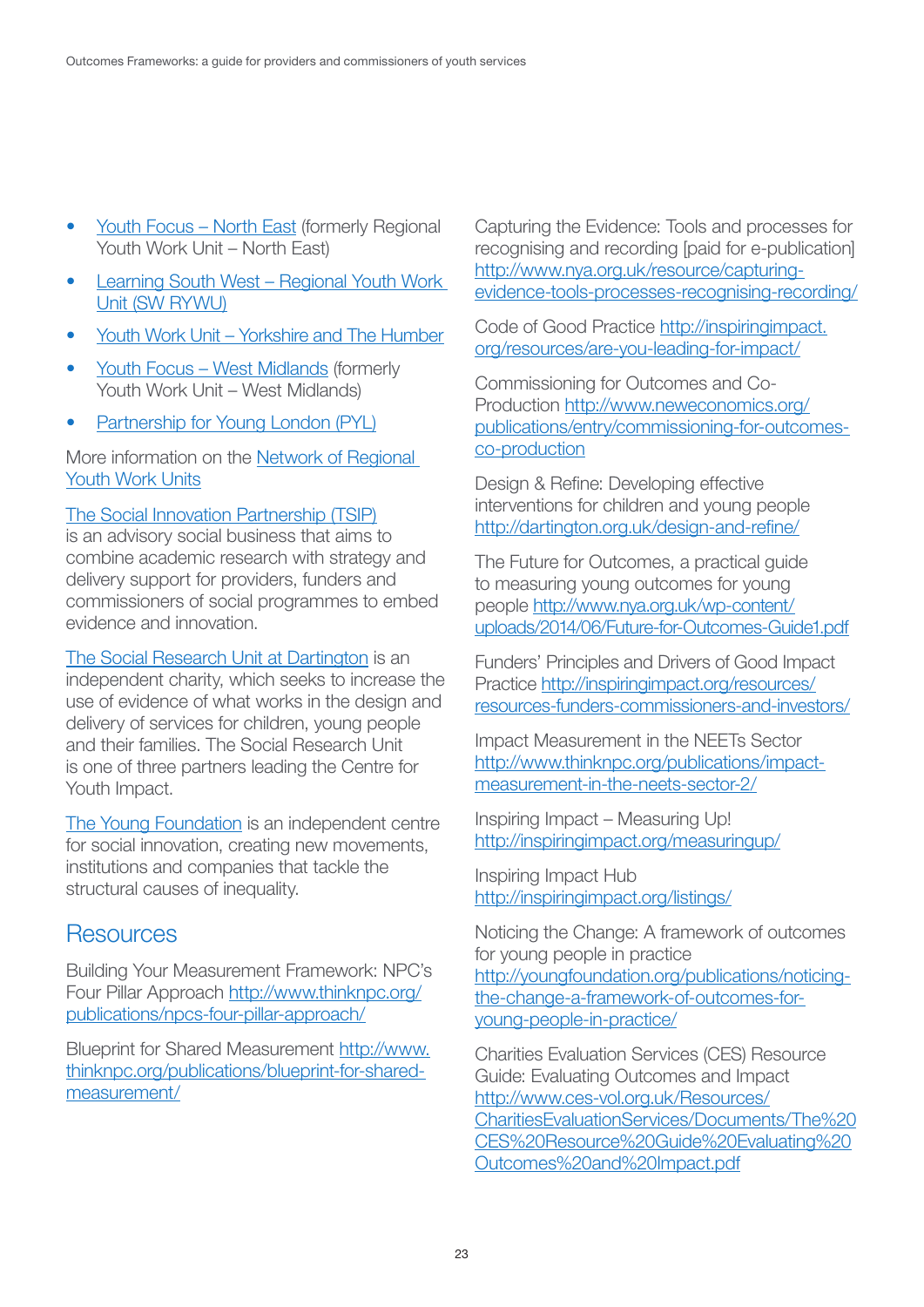Realising Ambition – One of six webinars developed for the Big Lottery Fund project on developing a logic model or theory of change http://dartington.org.uk/realising-ambition[webinar-3-developing-a-logic-model-or-theory](http://dartington.org.uk/realising-ambition-webinar-3-developing-a-logic-model-or-theory-of-change/)of-change/

Scoping a Quality Framework for Youth Social [Action http://youngfoundation.org/publications/](http://youngfoundation.org/publications/scoping-a-quality-framework-for-youth-social-action/) scoping-a-quality-framework-for-youth-socialaction/

Theory of Change: The beginning of making a difference [http://www.thinknpc.org/publications/](http://www.thinknpc.org/publications/theory-of-change/) [theory-of-change/](http://www.thinknpc.org/publications/theory-of-change/)

Youth Report <http://www.ncvys.org.uk/project/youth-report>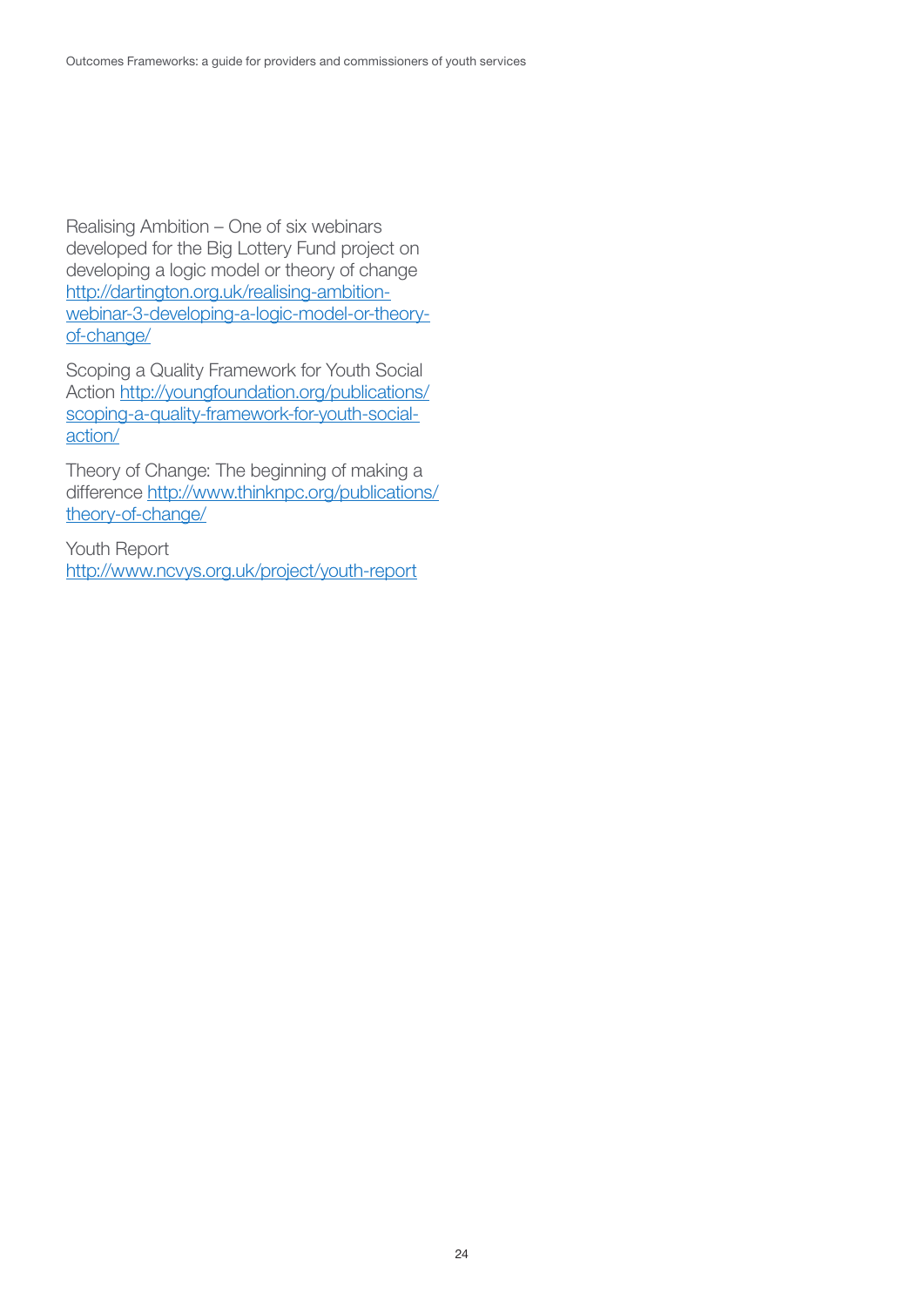## <span id="page-24-0"></span>**Glossary**

Beneficiaries – Those who will benefit from the impact of the initiative: the young people engaged in the initiative are the primary beneficiaries, while secondary beneficiaries include parents, family, teachers, employers and potentially the wider community.

Commissioners – We will collectively refer to central government, local authorities, public bodies and independent funders as 'commissioners', for ease. Commissioners may also be providers, for example a local authority that is funded to deliver a youth social action initiative.

Evaluation – The use of information from monitoring and elsewhere to judge and understand the performance of an organisation or initiative.

Impact – The broad and/or long-term effects of an initiative's or organisation's activities, outputs and outcomes, after taking into consideration an estimate of what would likely have happened in the absence of the initiative.

Indicators – A measure, which allows progress towards a goal to be tracked. For example, an initiative seeking to reduce young people's risk of offending might use their attainment at school as an indicator.

Initiative – We will refer to a service, intervention, project or programmes as an 'initiative', for ease. These can include initiatives delivered or commissioned by a local authority, voluntary, charitable or social enterprise organisation or private business. Although their individual aims

and delivery will differ, they will intend to support or develop skills in a young person with particular beneficial outcomes in mind. They could be delivered in the community, schools, work place, and in combination with other services. When speaking about the collective range of initiatives delivered by the youth sector, we will refer to these as youth services.

Input – All the resources needed to carry out the activities of an initiative. For example finance, staff, equipment and facilities

Monitoring – Collecting and recording information in a routine and systematic way to check progress against plans and generate the information needed for evaluation.

Outcome – The change, benefit, learning or effect that can be linked to an organisation's initiative.

Intrinsic and extrinsic outcomes – Intrinsic outcomes are internal to the individual achieving them. Examples of intrinsic outcomes include a person's confidence and resilience.

Extrinsic outcomes are not part of the 'internal balance' of the person achieving them. Examples of an extrinsic outcome include securing employment or returning to education.

Short, intermediate and long-term outcomes – Short, intermediate and longterm outcomes are often categorised in relation to the stage at which they are achieved and are not fixed to a particular